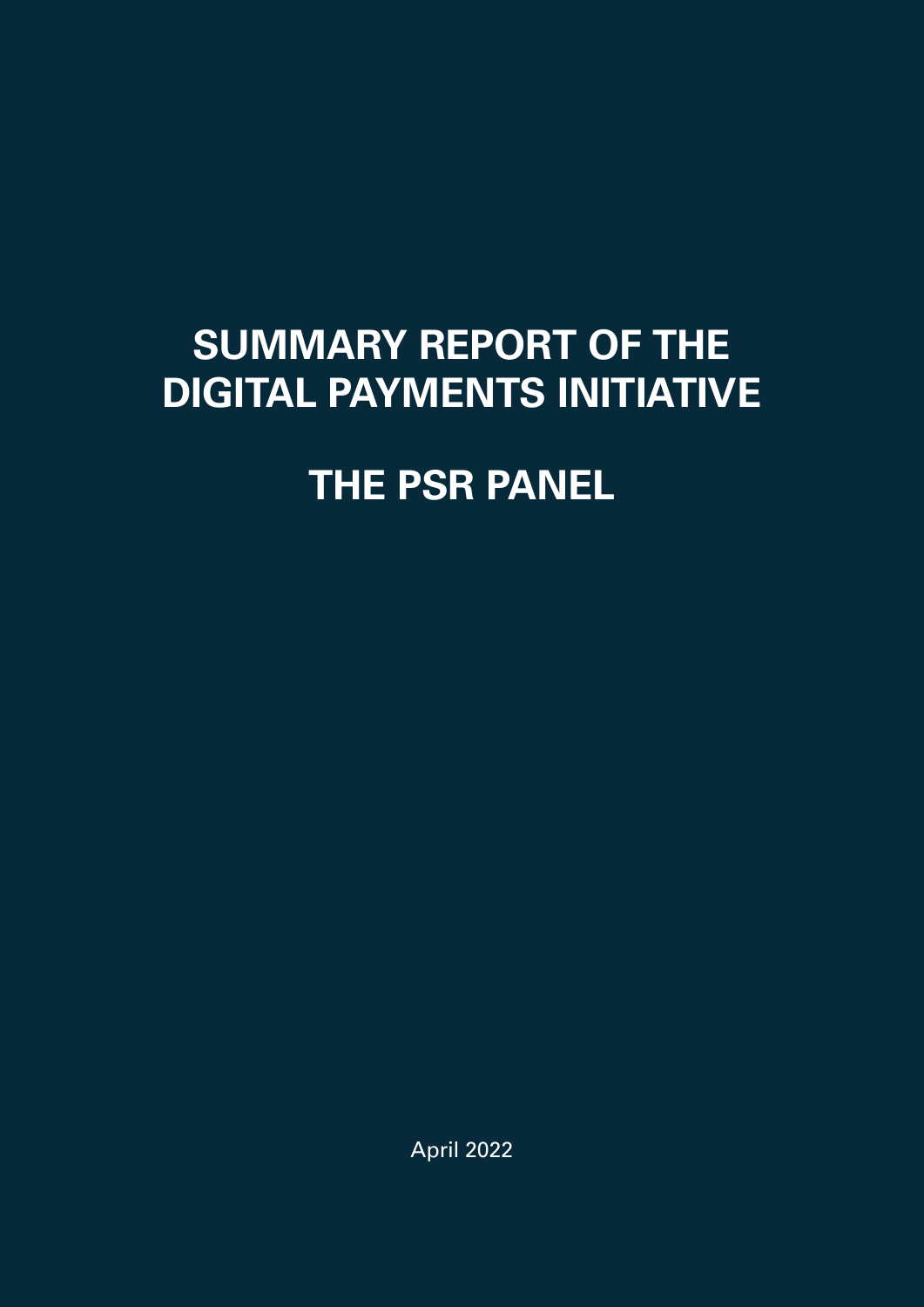# **SUMMARY REPORT OF THE DIGITAL PAYMENTS INITIATIVE**

# **THE PSR PANEL**

# **April 2022**

# **CONTENTS**

|   | <b>FOREWORD BY THE CHAIR OF THE PSR PANEL</b>                                              | 1           |
|---|--------------------------------------------------------------------------------------------|-------------|
|   | <b>EXECUTIVE SUMMARY AND RECOMMENDATIONS</b>                                               | $\mathbf 2$ |
|   | <b>CHAPTER A. ABOUT THE INITIATIVE</b>                                                     | 9           |
|   | Purpose and governance of the Digital Payments Initiative                                  | 9           |
|   | The Panel's approach to the Initiative                                                     | 9           |
|   | <b>CHAPTER B. BARRIERS TO GREATER USE OF DIGITAL PAYMENTS</b>                              | 11          |
| 1 | Lack of awareness and understanding of digital payment options                             | 11          |
| 2 | Digital exclusion                                                                          | 12          |
| 3 | Failure of digital payment options to meet consumer needs                                  | 13          |
| 4 | Failure of digital payment options to meet small business needs                            | 14          |
| 5 | Understanding of the barriers                                                              | 15          |
|   | <b>CHAPTER C. SOLUTIONS TO GREATER USE OF DIGITAL PAYMENTS</b>                             | 16          |
| 1 | The potential of open banking retail payments                                              | 17          |
| 2 | Addressing barriers to new retail payment functionalities                                  | 18          |
|   | Open banking Variable Recurring Payments<br>İ.                                             | 18          |
|   | Balance visibility in open banking retail payment customer journeys<br>ii.                 | 20          |
|   | iii. Open banking payments at point of sale                                                | 21          |
|   | iv. Requests for payment                                                                   | 22          |
|   | v. Paym                                                                                    | 24          |
| 3 | Improving the consumer experience of existing recurring payment services                   | 24          |
| 4 | Increasing consumer trust by addressing fraud risks                                        | 26          |
| 5 | Incentivising performance of open banking interfaces adequate for retail payment use cases | 27          |
| 6 | Enabling the use of digital identity within digital payment services                       | 28          |
|   | ANNEX: MEMBERS OF THE DIGITAL PAYMENTS INITIATIVE PANEL SUB-GROUP                          | 29          |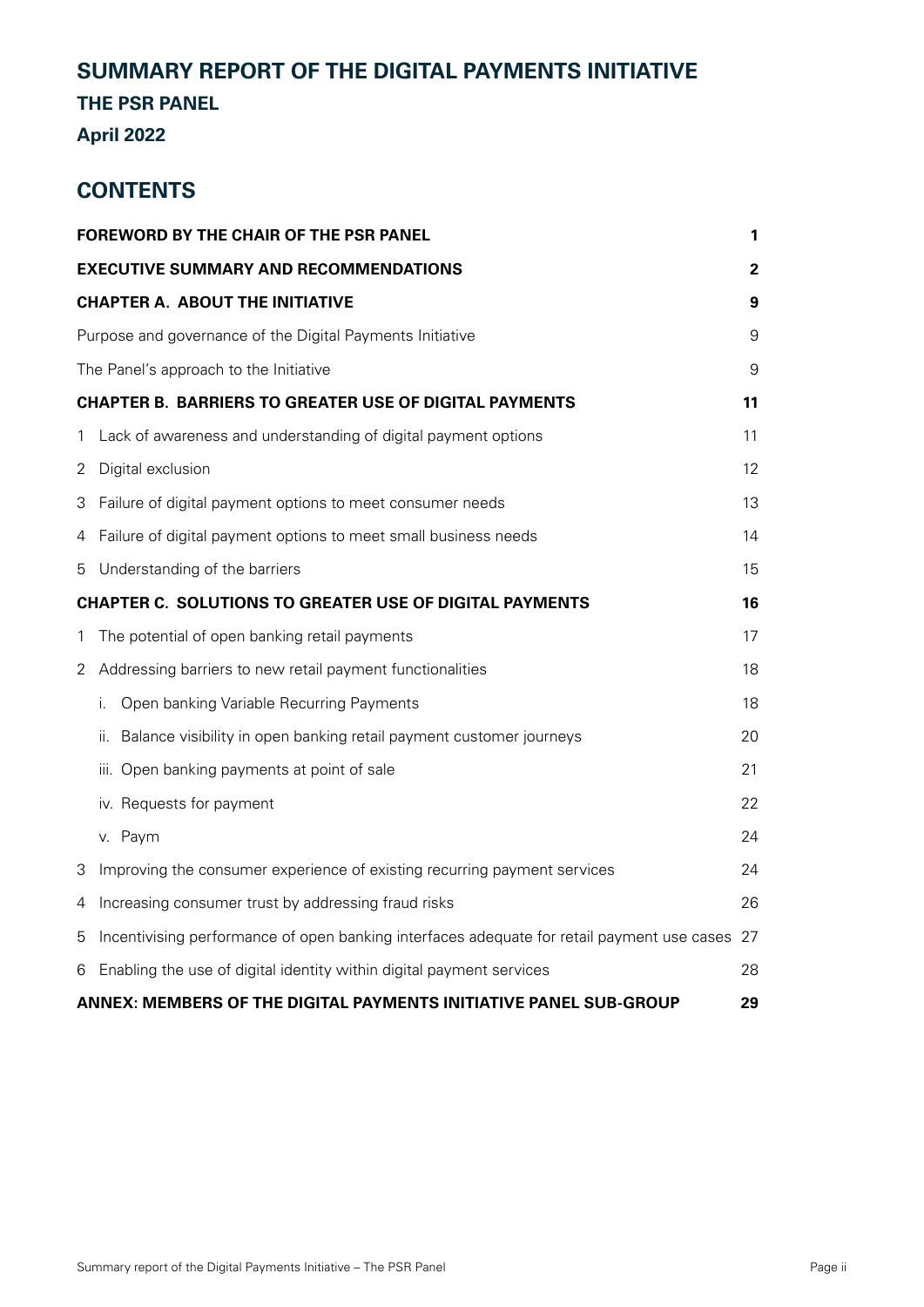# <span id="page-2-0"></span>**FOREWORD BY THE CHAIR OF THE PSR PANEL**

I am pleased to present the report of the PSR Panel's Digital Payments Initiative (the Initiative).

This PSR Panel provides independent advice and input to the PSR on an ongoing basis but undertaking this dedicated piece of work has been a new way of working for us. I would like to thank the members of the Panel and others in the payments sector who have contributed to the Initiative.

The PSR and the Panel launched the Initiative last year against a backdrop of dwindling use of cash, a fastgrowing and changing market in digital payments and a continued focus on ensuring trust in digital payments. But many consumers do not secure the benefits of using digital payments, because of digital exclusion, their lack of trust in digital payments or to reduce their risk of overspending particularly in light of sharply rising costs of living which could exacerbate their continued reliance on cash.

The Initiative brought together a broad range of expertise and considered emerging developments across the payments sector from changing infrastructures, including the New Payments Architecture, through the evolving market in new open banking payment services, to the potential for seamless transactions involving both secure digital identification and payment.

While recognising the emerging innovations across the payments sector, the Initiative identified open banking could be key to developing digital payment services that better meet the needs of users, including those who currently prefer to use cash. The PSR will have a key role in the next stage of the development of open banking. As co-chair of the recently announced joint regulatory committee overseeing the transition in open banking governance the PSR will be working on the development of a strategic roadmap for open banking including unlocking the potential of open banking payments. Recommendations in this report aim to help the PSR in taking forward this role.

This report is a first step to understanding the barriers and solutions to increased take-up of digital payments. It provides both strategic and more tangible recommendations for how the PSR together with the broader ecosystem could help the market to ensure that everyone has access to digital payment services that meet their needs.

#### **Dr Ruth Wandhöfer**

Chair of the PSR Panel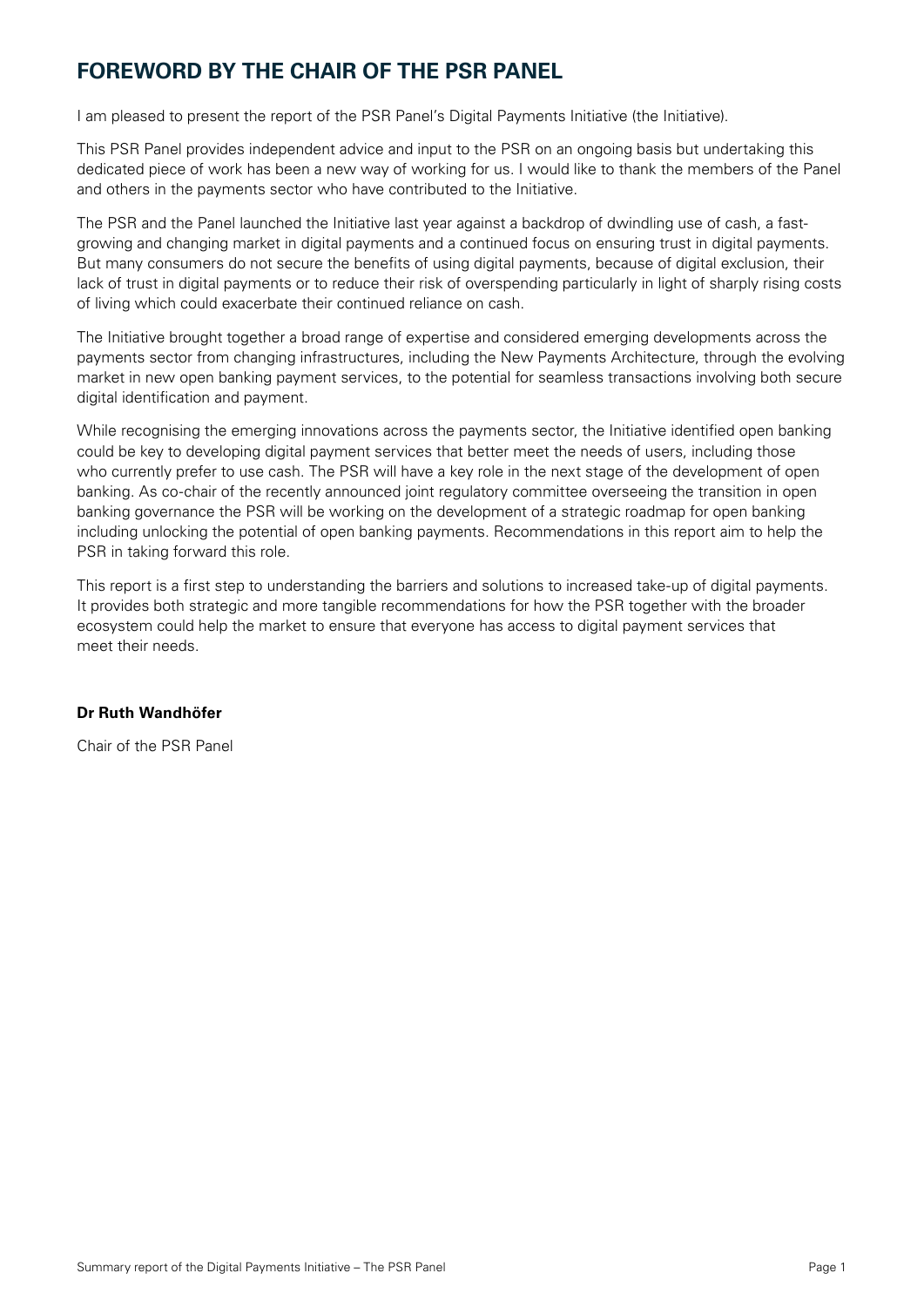# <span id="page-3-0"></span>**EXECUTIVE SUMMARY AND RECOMMENDATIONS**

- 1. The Payment Systems Regulator (PSR) asked the independent PSR Panel (the Panel) to undertake the Digital Payments Initiative (the Initiative) to:
	- understand the potential barriers to the take-up of digital payments; and
	- identify potential solutions and appropriate regulatory actions that might be required to enable them focusing within the PSR's remit.

The Panel views the Initiative as contributing to the PSR's strategic outcome for everyone to have access to payment services that meet their needs.<sup>1</sup>

- 2. The Initiative drew on the expertise and experience of members of the Panel in a Panel Sub-Group which included additional input from a number of external contributors. A wide range of payments industry and user expertise was brought to bear (though not all payments sector interests were comprehensively represented).
- 3. The Initiative's work was necessarily limited by time and resources. The Initiative also found the availability of data that could have informed its work was limited. The Initiative's scope did not include commissioning new research or data collection nor the undertaking of substantial stakeholder engagement or cost-benefit analysis.
- 4. The Initiative's conclusions and recommendations are therefore expert views on key steps that should be taken to encourage those who remain cash-reliant to use – and others to make greater use of – digital payments. We expect the PSR will take the Initiative's recommendations into account in its work programme and will undertake appropriate analysis and validation of the proposals.

# **Drivers of reliance on cash**

- 5. Research<sup>2</sup> suggests that a main factor driving some consumers' continued reliance on cash is having a low income or other vulnerability and the associated importance of budgeting and avoiding overspending, which the physical nature of cash makes easier. The current cost of living crisis will make effective budgeting more important to a greater number of people and for some, this may result in an increased reliance on cash.
- 6. Other factors limiting use of digital payments include:
	- A distrust of digital payments as a result of concerns about fraud, personal error or privacy.
	- A lack of financial capability, for example confusion about the range of digital payment options.
	- A lack of access to digital and financial infrastructure, fo r example inadequate broadband or devices, affordability issues or being 'unbanked'.
	- A lack of the digital skills needed to undertake digital transactions.
- 7. Small businesses and other small organisations may also not have their needs adequately served by digital payments and some may rely on cash. They may:
	- not secure the funds from digital sales rapidly enough, causing cashflow management issues;
	- not readily be able to compare and switch digital payment services;
	- have insufficient data and labelling attached to digital payments, making reconciliation time-consuming; and
	- be unable to secure digital payment services at prices they are willing to pay for the value of services offered.
- 8. The Initiative took these drivers into account in considering potential solutions for increasing take-up of digital payments.

The PSR Strategy, January 2022.

<sup>2</sup> FCA Financial Lives survey 2020; Understanding cash reliance – qualitative research, Savanta:ComRes & the FCA, 2021.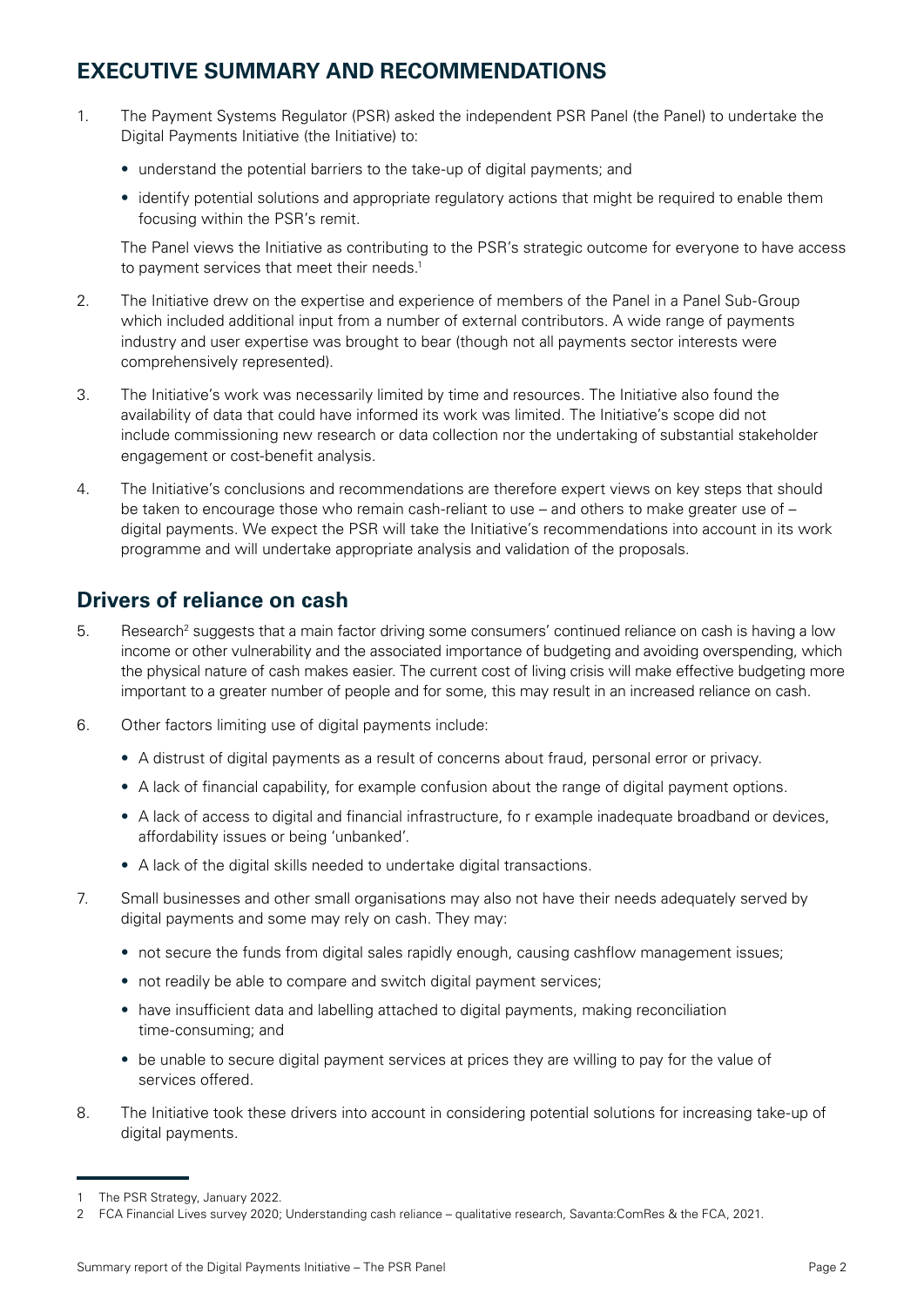# **High-level recommendations**

- 9. The Initiative concluded there are four high-level areas that need to be worked on to address the drivers of cash reliance and enable greater take-up of digital payments. These are:
	- improving consumers', small businesses' and other small organisations' awareness and understanding of, and trust in, digital payment options;
	- tackling barriers to new digital p ayment services and service features, including enabling new functionalities and improving trust by addressing fraud risks;
	- reducing digital exclusion; and
	- putting better data in place to monitor the transition to digital payments.

## *Improving consumers' and small businesses' and small organisations' awareness*  and understanding of, and trust in, digital payment options

- 10. The Initiative considered that a key barrier to take-up of digital payments is many consumers', small businesses' and small organisations' lack of awareness and understanding of digital payment options.
- 11. Some consumers find the range of digital payment options complex and therefore avoid using them. Consumers' confusion is likely to increase as new digital payment options including account-to-account retail payments emerge. The PSR has a role in ensuring that consumers can navigate the payments landscape and make good choices in order to access the payment services they need.
- 12. The use of more consistent terminology for account-to-account retail payments could help build consumers' familiarity and confidence in using this new type of digital payment.
- 13. The PSR should also explore the scope for activities to raise awareness and understanding of digital payment options. Chip and PIN is an example of a successful campaign to raise awareness about a new payment type led by the industry (APACS – the former Association for Payment Clearing Services). Another potentially relevant example is the campaign to raise consumer awareness of Pay.UK's Current Account Switching Service.
- 14. The PSR's card-acquiring market review (CAMR) found that it is hard for small merchants to compare card-acquiring services because prices are not typically published, and pricing structures and approaches to headline rates vary significantly. While the CAMR considered only the market for card-acquiring services these features of the market could also be a barrier to merchants comparing between card and alternative payment types – and therefore a barrier to take up of new digital payment services. The PSR has proposed as a potential remedy that sellers of card-acquiring services should provide both standard published and bespoke to each merchant 'key facts' information, setting out key price points and nonprice service elements. The PSR has also proposed to encourage digital comparison tools in the cardacquiring market. While recognising their implementation may meet barriers, we broadly support the PSR's proposed remedies.

**Recommendation 1:** The PSR should engage with the industry to encourage the use of consistent terminology for account-to-account retail payments building on OBIE's work to help consumer and merchant familiarity and confidence. It should explore the scope for awareness-raising activities to build the trust of consumers, small businesses and other small organisations and help them navigate the payments landscape effectively to make good choices.

**Recommendation 2:** As the PSR undertakes detailed design of its proposed CAMR remedies to help merchants compare card-acquiring services' prices and service features, it should take into account that merchants may increasingly also want to make comparisons between cards and other payment options, including account-to-account payments.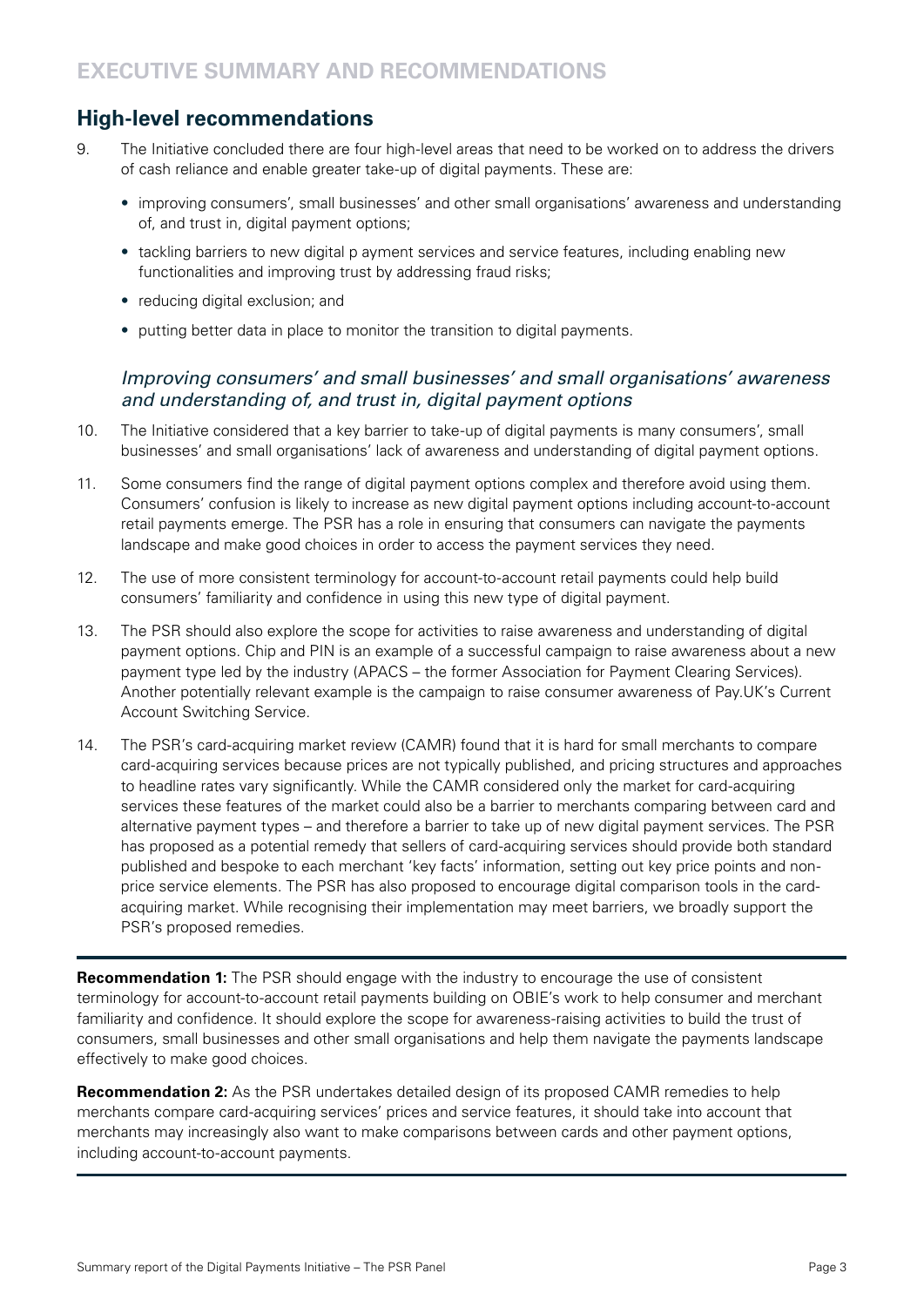## Tackling barriers to new digital payment services and service features

- 15. In line with its mandate, the Initiative's main focus was on the barriers to new digital payment solutions. To encourage greater use of digital payments, new digital services and service features are needed that better address users' needs, particularly the needs of the cash-reliant for services that enable easy control of their spending, akin to the experience of using cash. Consumers also need to have trust in order to use digital services, including low levels of fraud and protections if they are a victim of fraud or make an error.
- 16. In considering its recommendations, the Initiative took account of the PSR's role in furthering competition in payment services and payment systems, helping to drive innovation in the new services needed, as well as its role in removing specific barriers to innovative new payment services and service features.
- 17. The Initiative focused on already emerging technologies with the aim of increasing take-up of digital payments in the short to medium-term. In the longer-term there will undoubtedly be new digital payment technologies, potentially including for example, Central Bank Digital Currencies, but we have not attempted to forecast services that could emerge in the uncertain longer-term future. From the Initiative's work emerged a focus on the potential of account-to-account retail payment services enabled by open banking. Open banking currently permits regulated third-party payment providers to securely access (with customers' consent) bank account data, via bank application programming interfaces (APIs), in order to provide services including payment initiation on behalf of customers. There is potential to further develop open banking so that it enables consumers to make all kinds of retail payments to merchants, directly from their account, as an alternative to card payments. This has the potential to increase competition between payment systems and to encourage development of new payment services and service features.
- 18. The Initiative identified specific technical recommendations for the PSR, summarised in the next section, under the following headings:
	- Addressing barriers to new open banking retail payment functionalities.
	- Improving the consumer experience of Direct Debit.
	- Improving consumers' trust and confidence by addressing fraud risks.
	- Incentivising performance of open banking interfaces adequate for retail payment use cases.
	- Enabling the use of digital identity within digital payment services.
- 19. Open banking has hitherto been driven by the Competition and Markets Authority (CMA), via the CMA's Order following its retail banking investigation, and by the Open Banking Implementation Entity (OBIE). But these have no mandate beyond the terms of the Order. The recommendations in this report have been made on the assumption, agreed with the PSR, that the PSR has or will have appropriate powers in relation to open banking payments.

**Recommendation 3:** The PSR, alongside the FCA, will need to take a regulatory oversight role to ensure that open banking payments develop beyond the CMA Order to enable competitive new account-to-account retail payment services, while ensuring appropriate consumer protections.

## *Reducing digital exclusion*

20. The Initiative recognised that focusing on enabling new digital payment services alone would fail to fully address cash reliance. Exclusion of some people from digital services per se is also clearly a key barrier to the use of digital payments.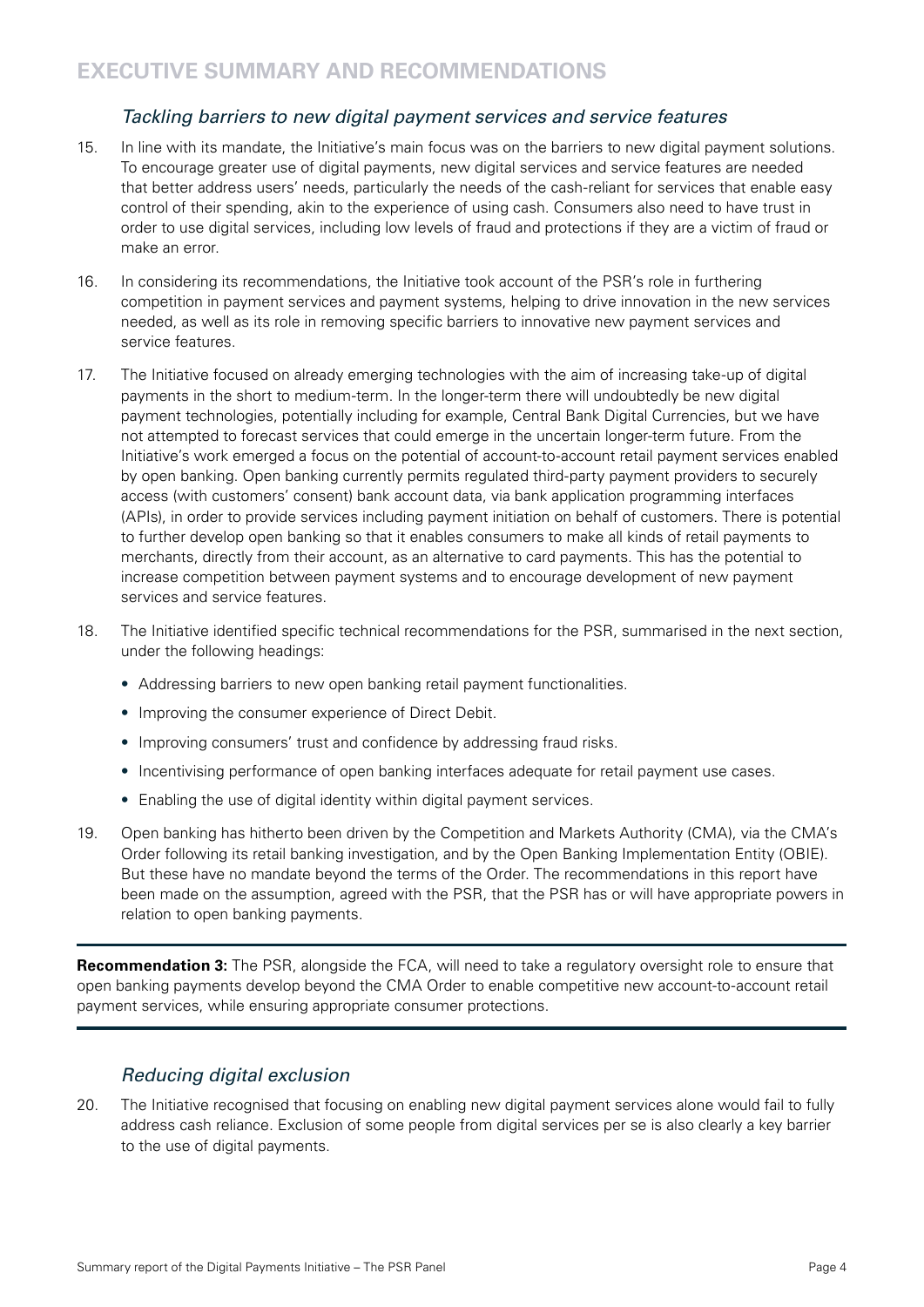# **EXECUTIVE SUMMARY AND RECOMMENDATIONS**

- 21. The tools for addressing problems such as insufficient access to digital and financial infrastructure, inadequate digital skills and lack of financial capability largely lie beyond the direct remit of the PSR. But if the PSR's strategic outcome is to be achieved these problems will need to be adequately addressed.
- 22. The Initiative concluded therefore that the PSR needs to take a role in engaging with those able to represent the needs of the digitally excluded, such as consumer bodies and those in government and industry with the tools to address digital exclusion, challenging them to do so. The results of improved data gathering (discussed below) could be used to publicise progress towards the PSR's strategic outcome and to identify where additional actions by others are most needed to make further progress.

**Recommendation 4:** The PSR should challenge those with tools to address the causes of digital exclusion to do so, in order to remove these barriers to the take-up of digital payments. As part of this, the PSR should publicise progress towards its strategic outcome of everyone having access to payment services that meet their needs and identify where additional actions are most needed.

## Putting better data in place to monitor the transition to digital payments

- 23. Good data would help inform the range of actions needed to improve take-up of digital payments. The Initiative welcomes the PSR's Sector Intelligence and Analysis workstream to improve identification and analysis of trends in the payments sector.
- 24. As part of this work, the Initiative would expect the PSR to build and maintain a sufficiently detailed understanding of:
	- trends relating to the range of different digital payment services;
	- the characteristics and needs of users and non-users of different digital payment services;
	- progress towards the PSR's strategic outcome that everyone has access to payment services that meet their needs, using suitable metrics; and
	- the effectiveness of the PSR's relevant actions and their contribution towards this strategic outcome.

**Recommendation 5:** The PSR should improve data gathering relevant to achieving its strategic outcome for everyone to have access to payment services that meet their needs.

# **Technical recommendations**

- 25. The Initiative identified a number of technical recommendations for addressing barriers to new digital payment services and service features. The Initiative does not expect that its recommendations are comprehensive but considers that together they would make a difference.
- 26. The technical recommendations are summarised below, roughly in order from potential shorter term to longer term impact. Recommendations 6, 7 and 9 have most potential for shorter term impact, with 6 being a key recommendation. Recommendations 8, 10 and 11 have potential for medium term impact, with 10 being a key recommendation. The impact of recommendation 12 is likely longer term.

## Addressing barriers to new open banking retail payment functionalities

27. Emerging open banking-based account-to-account retail payment services include features that give consumers greater control over their spending, which may therefore encourage greater take-up of digital payments. Examples include digital requests for payment from merchants that give consumers choice over whether and when they make the requested payment; visibility of a consumer's bank balance as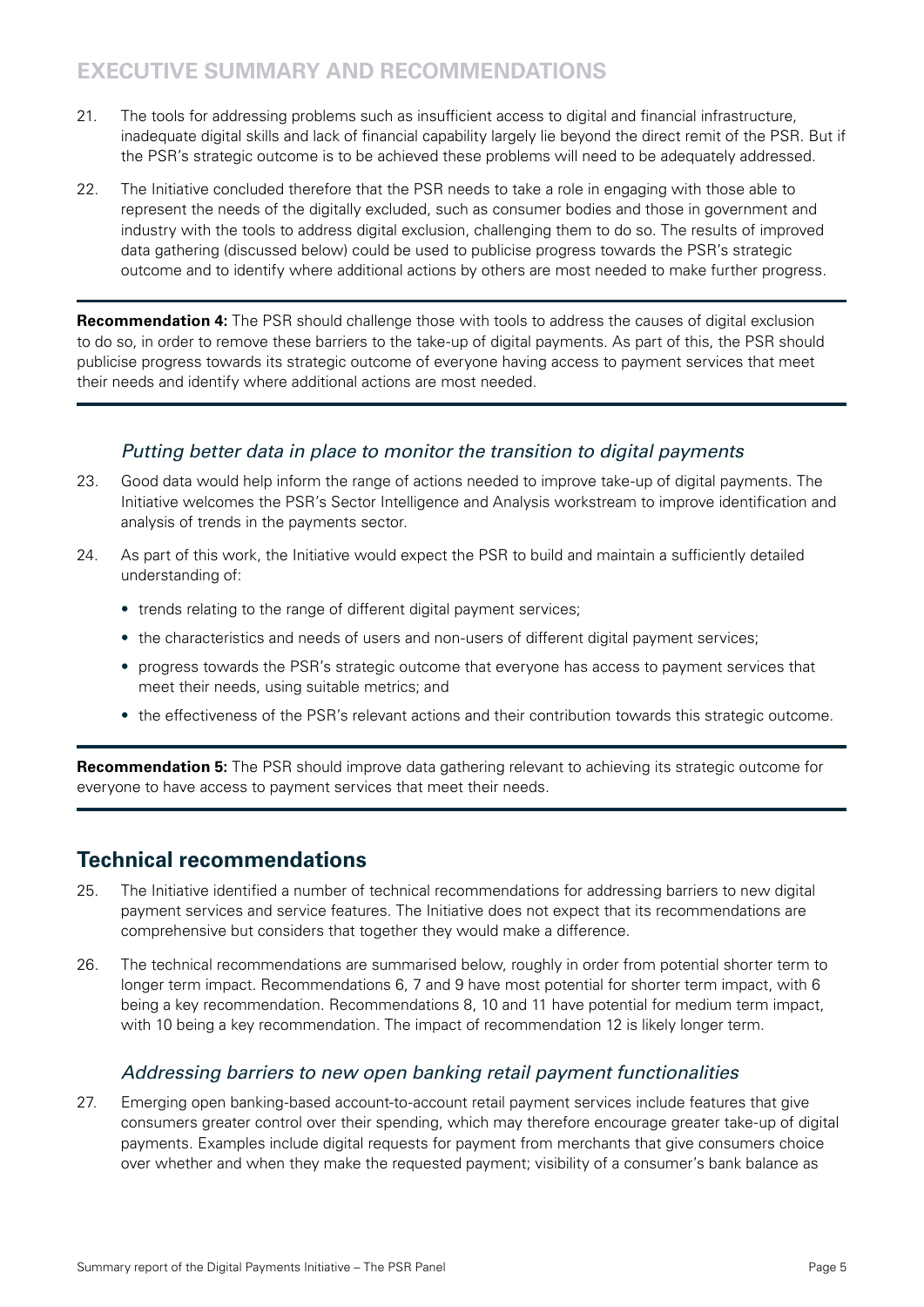part of the open banking transaction process; and Variable Recurring Payments (VRP) services that provide greater control over recurring and frequent retail payments by allowing consumers to specify up front and edit payment consent parameters (provided consent dashboards are provided).

- 28. VRP functionality in particular, enabled beyond the 'sweeping' use case mandated by the CMA Order, has the potential to unlock significant account-to-account retail payment options, including potentially account-to-account payments at physical point of sale.
- 29. The Initiative identified a number of barriers to development of open banking account-to-account retail payment service functionalities, including the following:
	- Account Servicing Payment Service Providers' (ASPSPs, i.e., banks and building societies) control the gateways for third party Payment Initiation Service Providers (PISPs) to access customer accounts and may not have the incentives to facilitate fair non-sweeping VRP access.
	- Enabling VRP transactions beyond sweeping will bring some additional risks by involving payees who are not also the payer, and effective allocation of liability for losses will be needed.
	- VRP consent dashboards that provide consumers with visibility and control over their VRP payments are not yet required for VRP non-sweeping use cases.
	- Current approaches to open banking retail payments at physical point of sale do not meet the same standards of ease and speed as contactless card payments.
	- There are some technical categories of open banking retail payment where the customer may not be able to see their bank account balance during the payment journey.
- 30. The Initiative has identified recommendations to the PSR for addressing these barriers.

**Recommendation 6:** The PSR should consider requirements on all banks to provide Variable Recurring Payment API access for all use cases (beyond the sweeping use case already mandated by the CMA on CMA9 banks) on a basis equivalent to the CMA's requirements for sweeping and single payment API access. Alongside this, the PSR should ensure:

- arrangements for operationalising the appropriate allocation of liability for unauthorised or defective payments; and
- availability of consent dashboards, or equivalents, to a standard that enables all consumers to easily identify, amend and revoke retail VRP consents.

**Recommendation 7:** The PSR should ask OBIE to consider updating the Customer Experience Guidelines to allow all banks to show the customer's balance in all payment journeys – including allowing banks to show the balance (either as an additional screen after authentication or as part of the authentication screen) when an open banking payment uses 'account selection at merchant'.

**Recommendation 8:** The PSR should investigate what actions may be needed to enable consumers to use their devices to make open banking retail payments at physical point of sale via contactless technology.

# *Improving the consumer experience of Direct Debit*

31. It can take up to two weeks to set up a Direct Debit mandate and make the initial payment. An increasing number of billers are therefore seeking parallel sign-ups for both Direct Debit and for open banking VRP so that an immediate initial payment can be made via open banking. The digital sign-up process for Direct Debit is unfortunately not up to date nor consistent with the open banking sign up, simply mimicking the old paper instruction form.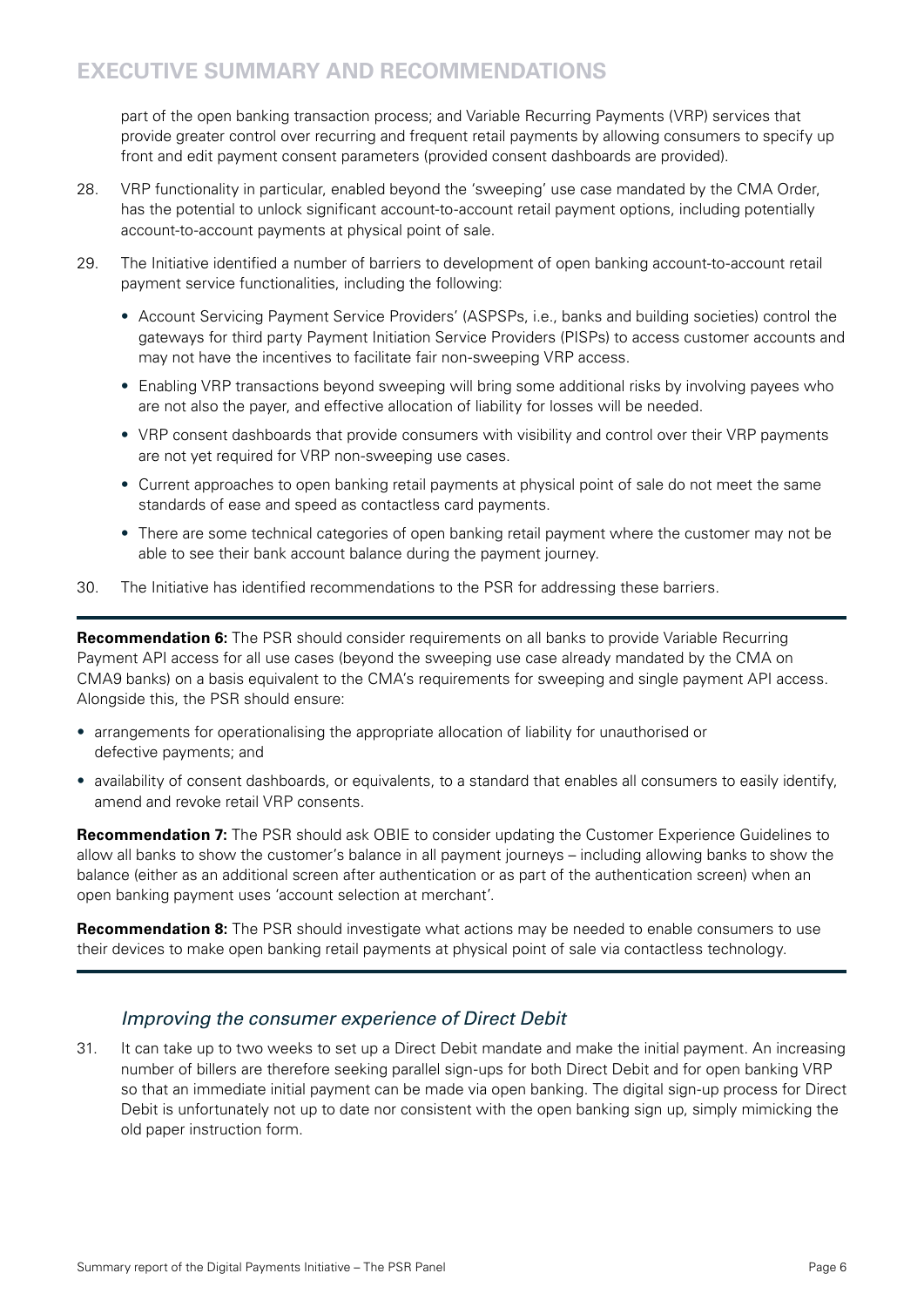# **EXECUTIVE SUMMARY AND RECOMMENDATIONS**

- 32. A modernised Direct Debit sign-up process, made consistent with the open banking sign up, could reduce friction and encourage more people to sign-up to recurring digital payments using Direct Debits. However, any investment in Direct Debit would need to be proportionate to the likely benefits and consider the expected longevity of Direct Debits in the context of emerging new services for making recurring payments.
- 33. Many consumers do not receive an alert from their bank ahead of each Direct Debit (though a few banks do now provide this service). Consumers may therefore lack awareness of their recurring payments and feel less able to budget.

**Recommendation 9:** The PSR should the explore options to bring Direct Debit into the digital age.

- The PSR should explore whether there are proportionate steps the industry could take to update the Direct Debit sign-up process for improved compatibility with open banking payments sign up and to help future transition to new payment products.
- The PSR, along with the FCA, should consider encouraging all banks to provide digital alerts ahead of Direct Debits as this could improve digital adoption by making Direct Debit work better for those who struggle with it today.

## Improving consumers' trust and confidence by addressing fraud risks

- 34. Open banking account-to-account retail payments have the potential to limit the risk of fraud. For example the risk of misdirected payments and scams is reduced where the PISP, rather than the consumer, populates the payee account details and the PISP may undertake effective due diligence on payees (in addition to that undertaken by the payee's bank).
- 35. However, there is more that can be done to ensure incentives on all the parties involved in open banking retail payments who can take measures to reduce fraud, including PISPs. Reducing the risk of fraud would help increase consumer confidence in – and therefore willingness to use –digital payment services using open banking.

**Recommendation 10:** The PSR should help ensure effective incentives on PISPs to prevent fraud and scams:

- Completion of the Lending Standards Board's work to enable PISPs to join the Contingent Reimbursement Model (CRM) Code would enable PISPs to become subject to standards for protecting consumers from Authorised Push Payment (APP) scams and where fault lies with them, to bear appropriate liability.
- The PSR's work on potential mandatory requirements that Faster Payments participants reimburse consumers for APP scam losses should ensure that where fault lies with PISPs, they bear appropriate liability for reimbursement.
- The PSR should ensure effective dispute resolution arrangements for operationalising the appropriate allocation of liability for fraud or scam losses in open banking payments.
- ASPSPs' policies on transaction limits and blocking should be responsive to the effectiveness of an individual PISP's processes for reducing fraud risk, for example populating payee fields or undertaking effective due diligence on payees.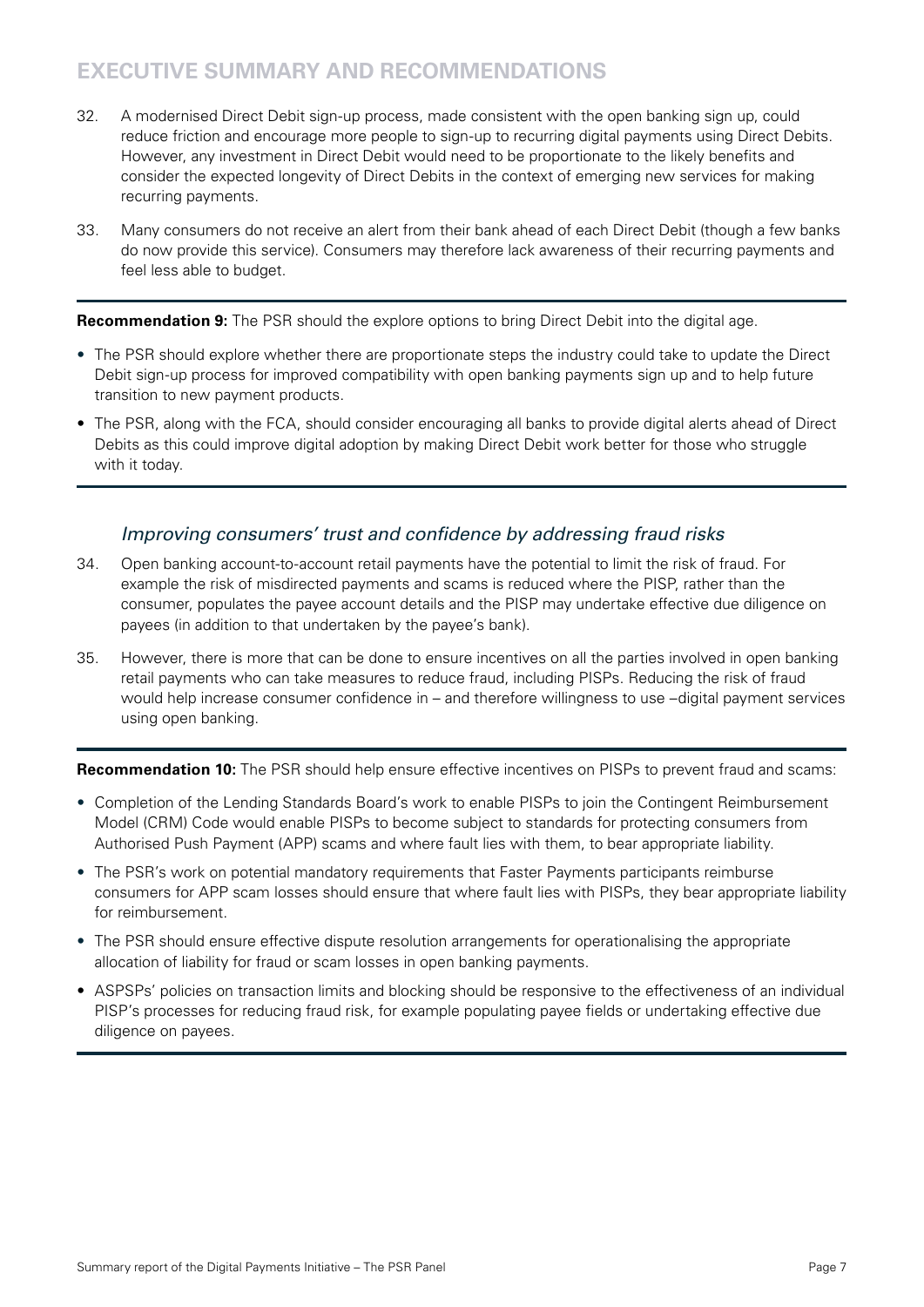#### Incentivising performance of open banking interfaces adequate for retail payment *use cases*

- 36. For open banking payment services to compete successfully in a retail context, they need to be highly reliable. Reliability depends in part on the performance and availability of ASPSPs' technical interfaces (APIs).
- 37. The current requirement under the PSRs 2017, is that API performance must at least match that of ASPSPs' direct customer interfaces (e.g., banking apps). This standard of performance may not always be sufficient for retail payment use cases. In addition, the performance of some ASPSPs has not met OBIE's benchmarks for well-performing open banking APIs.

**Recommendation 11:** The PSR, with the FCA, should consider how to ensure that the performance and reliability of technical infrastructure supporting open banking account-to-account payment services, including APIs, is maintained at the level needed for competitive retail use cases, including looking at standards and incentives.

## Enabling the use of digital identity within digital payment services

- 38. There is potential for businesses to use the open banking framework for secure authentication and data sharing to build additional value-added services, for example allowing consumers to share additional digital identity attributes with merchants. This could enable seamless consumer transaction experiences such as a consumer being able to prove eligibility for a service by validating their age and address and make payment for that service all in a single digital step. This would benefit both consumers and merchants by providing greater convenience and by reducing opportunities for identity theft and payment fraud.
- 39. By enabling additional benefits from using digital payments such innovations could encourage more people to use them.

**Recommendation 12:** The PSR should engage with the Government on the development of digital identity standards to ensure that open banking capabilities can be used to implement digital IDs in transactions.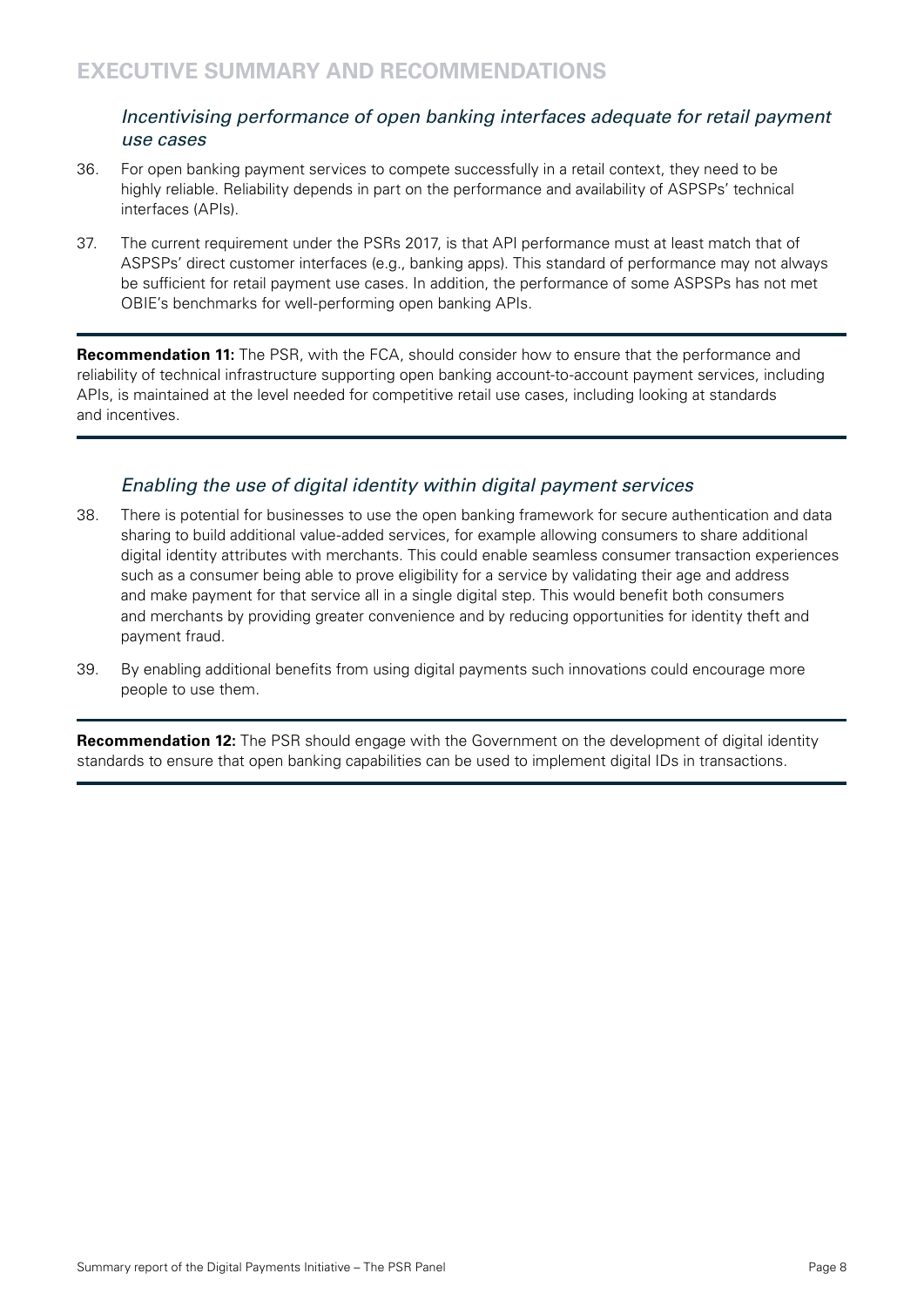# <span id="page-10-0"></span>**CHAPTER A. ABOUT THE INITIATIVE**

# **Purpose and governance of the Digital Payments Initiative**

- 40. The Payment Systems Regulator (PSR) asked the independent PSR Panel (the Panel) to undertake the Digital Payments Initiative (the Initiative) to:
	- understand the potential barriers to the take-up of digital payments; and
	- identify potential solutions and appropriate regulatory actions that might be required to enable them, focusing within the PSR's remit.

The Panel views the Initiative as contributing to the PSR's strategic outcome for everyone to have access to payment services that meet their needs.

- 41. This is the summary report of the Digital Payments Initiative, agreed by the PSR Panel.
- 42. The PSR Panel is established by statute and is independent of the PSR. The Panel's role is to contribute towards the effective development of the PSR's strategy and policy and offer advice and early input on the PSR's work. The Panel is made up of members drawn from payments system operators, payments service providers, infrastructure and technology providers and service users including consumer, government, large and small business representatives.
- 43. To undertake the work on the Initiative, a Sub-Group of the PSR Panel was established, chaired by the PSR Panel Chair. The Sub-Group included a number of additional contributors to broaden its relevant payments industry and user expertise. The Sub-Group members are listed in the Annex.

# **The Panel Sub-Group's approach to the Initiative**

- 44. The Sub-Group agreed that the Initiative's scope was:
	- $\bullet$  digital payments involving consumers and/or small businesses and other small organisations<sup>3</sup> not including digital assets / cryptocurrency;
	- barriers to the use of digital payments (while recognising the barriers to digital inclusion per se were also important);
	- the needs of users who do not currently use digital payments, and instead rely on cash transactions; and
	- the needs of users who already make some use of digital payments but could make greater use if their choice of digital payments is broadened.
- 45. The Initiative's high-level approach was to identify:
	- barriers to greater use of digital payments, including key user needs that are not currently being adequately met by digital payment options;
	- potential solutions, including emerging digital services and service features that could better address user needs;
	- obstacles to take-up of those solutions; and
	- recommendations for addressing those obstacles.
- 46. The Initiative's work was necessarily limited by time and resources. While a wide range of payments industry and user expertise was brought to bear, the Panel recognises that not all relevant interests were represented on the Sub-Group or on the PSR Panel. The Initiative also found limited availability of data that could have informed its work. The Initiative's scope did not include commissioning new research or data collection, undertaking significant stakeholder engagement nor undertaking cost-benefit analysis.

<sup>3</sup> Where the report refers to small businesses, this includes other small organisations.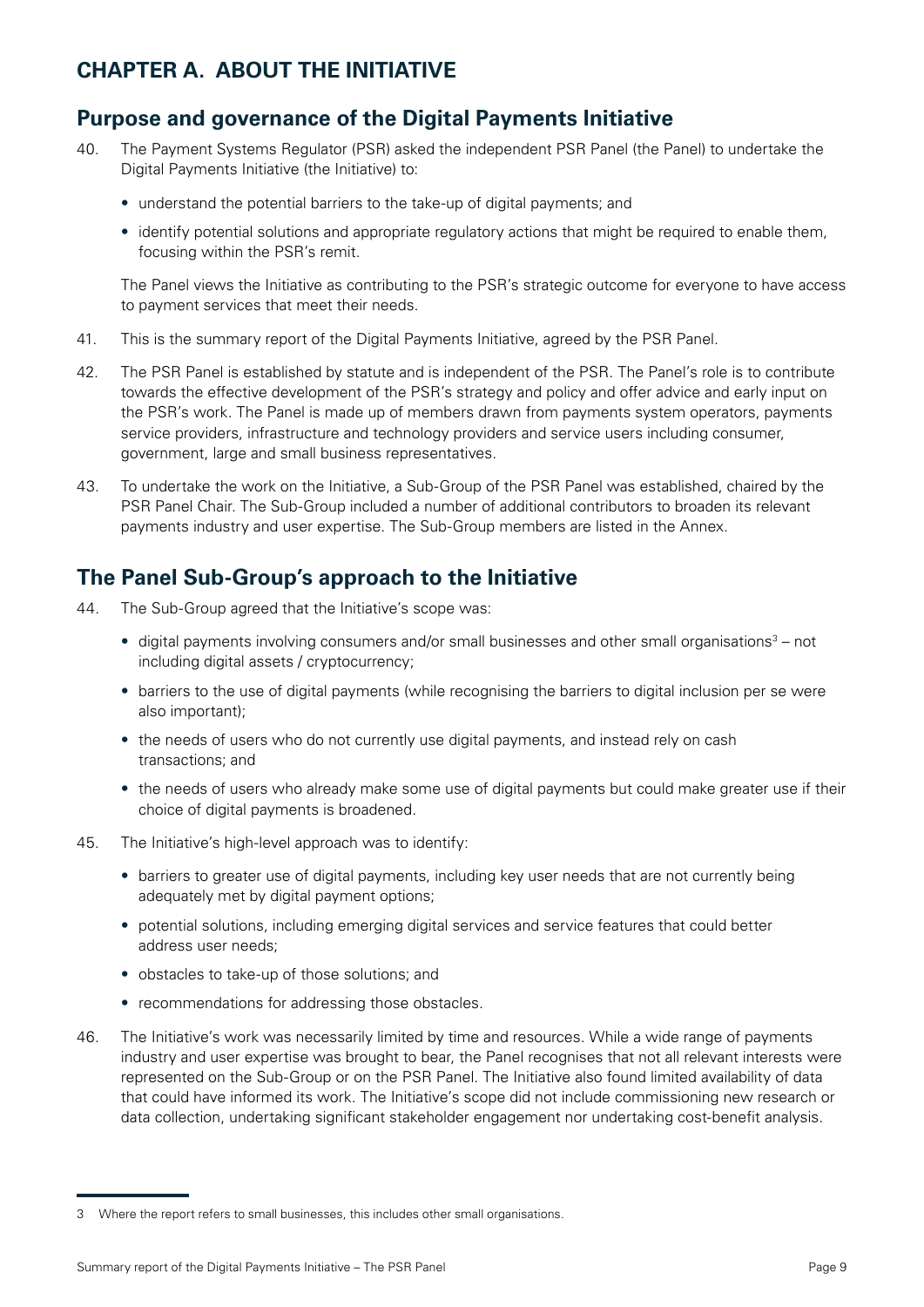# **CHAPTER A. ABOUT THE INITIATIVE**

- 47. The Initiative's conclusions and recommendations are therefore expert views on key steps that should be taken to encourage those who remain cash-reliant to use – and others to make greater use of – digital payments. We expect that the PSR will take the Initiative's recommendations into account in its work programme and will undertake appropriate analysis and validation of the proposals.
- 48. The Panel would not expect its recommendations on their own to be sufficient to encourage all those who remain cash-reliant to move into digital payments. But, taken together, the Initiative's proposals have potential to make a significant contribution, in the short and medium term, to greater take-up of digital payments.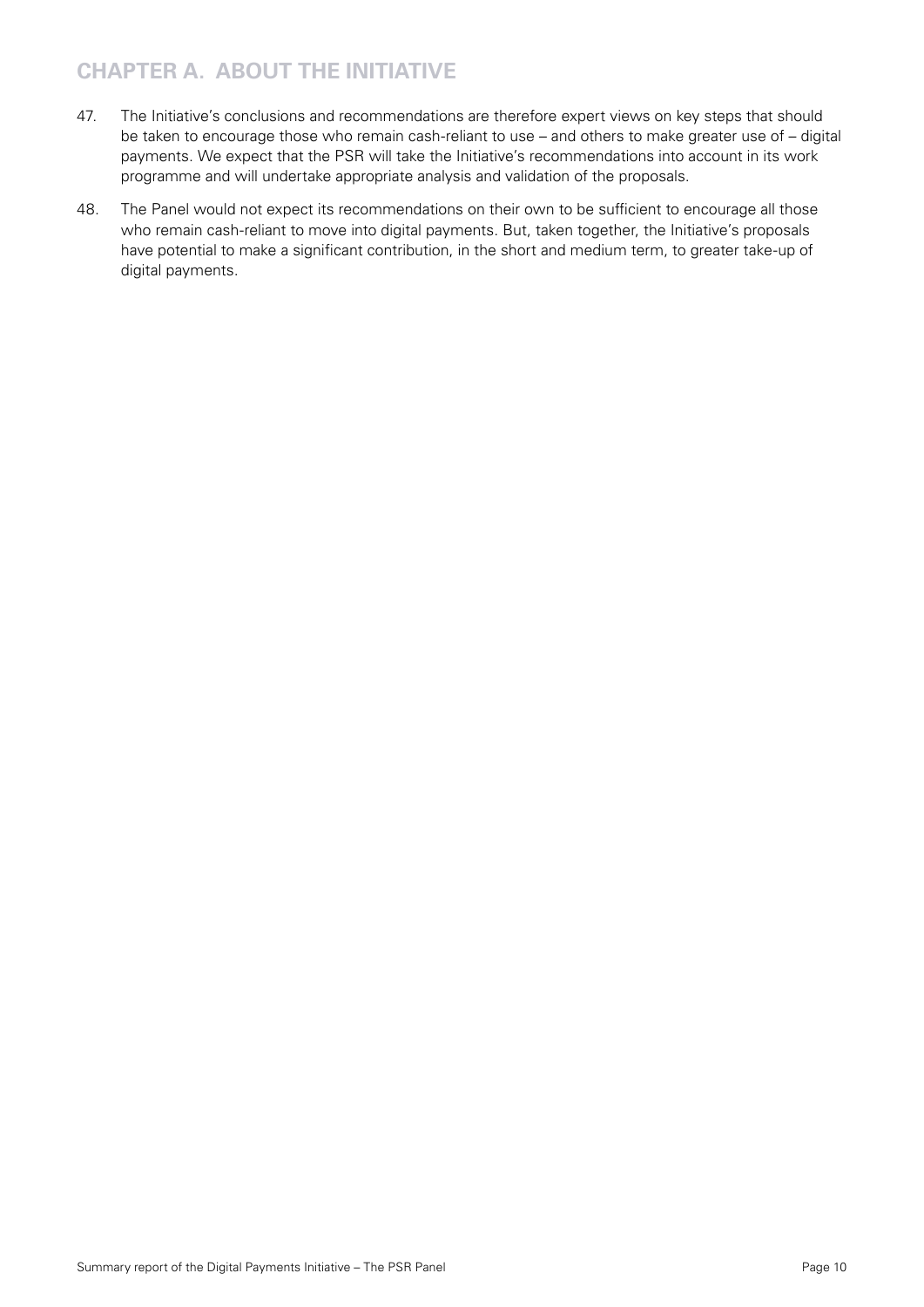# <span id="page-12-0"></span>**CHAPTER B. BARRIERS TO GREATER USE OF DIGITAL PAYMENTS**

- 49. The Initiative identified the following barriers to greater take-up of digital payments:
	- Lack of awareness and understanding of digital payment options
	- Digital exclusion
	- Failure of digital payment options to meet consumer needs
	- Failure of digital payment options to meet small business needs
	- Lack of data on the barriers to take-up of digital payments

# **1 Lack of awareness and understanding of digital payment options**

- 50. The Initiative considered that a key barrier to take-up of digital payments is many consumers' and small businesses' lack of awareness and understanding of, and therefore trust in, digital payment options.
- 51. Some consumers find the range of digital payment options complex, may lack confidence and trust in them and may therefore avoid using them. Consumers' confusion is likely to increase as new digital payment options, including open banking-based account-to-account retail payments, emerge. Consumers have limited awareness of open banking, and most are not yet familiar with the open banking retail payment experience.
- 52. Consumer awareness and familiarity is not helped by the variation in the experience of open banking retail payments between providers. The use of more consistent terminology for open banking retail payments could help build consumer familiarity and confidence in using this new type of digital payment, and OBIE has started addressing this, publishing guidelines on improved terminology.
- 53. There is potential for awareness-raising activities to help consumers gain a basic understanding of the different payment choices available to them. Chip and PIN is an example of a successful campaign to raise consumer awareness about a new payment type, led by the industry (APACS – the former Association for Payment Clearing Services). Another potentially relevant example is the campaign to raise consumer awareness of Pay.UK's Current Account Switching Service, which is underpinned by regulatory performance metrics.
- 54. The PSR has a role in ensuring that consumers are able to navigate the payments landscape and make good choices, in order to access the payment services they need.

**Recommendation:** The PSR should engage with the industry to encourage the use of consistent terminology for account-to-account retail payments, building on OBIE's work, to help build consumer and merchant familiarity and confidence; and it should explore the scope for awareness-raising activities to help build the trust of consumers, small businesses and other small organisations and help them navigate the payments landscape effectively to make good choices.

- 55. Many small merchants are not readily be able to understand and compare relevant features of digital payment services.
- 56. The PSR's card acquiring market review (CAMR)<sup>4</sup> found that it is hard for small merchants to compare card acquiring services, including because prices are not typically published, and pricing structures and approaches to headline rates vary significantly. In addition, the indefinite duration of card acquirer and payment facilitator contracts do not provide a trigger for merchants to think about searching and switching; and the lack of portability of POS terminals and significant early termination fees for POS terminal contracts can discourage merchants from switching. As a result, most small merchants do not regularly consider switching or searching for other providers of card acquiring services. We note that these issues may also apply to many larger merchants.

<sup>4</sup> Market review into card-acquiring services Final report, PSR, November 2021.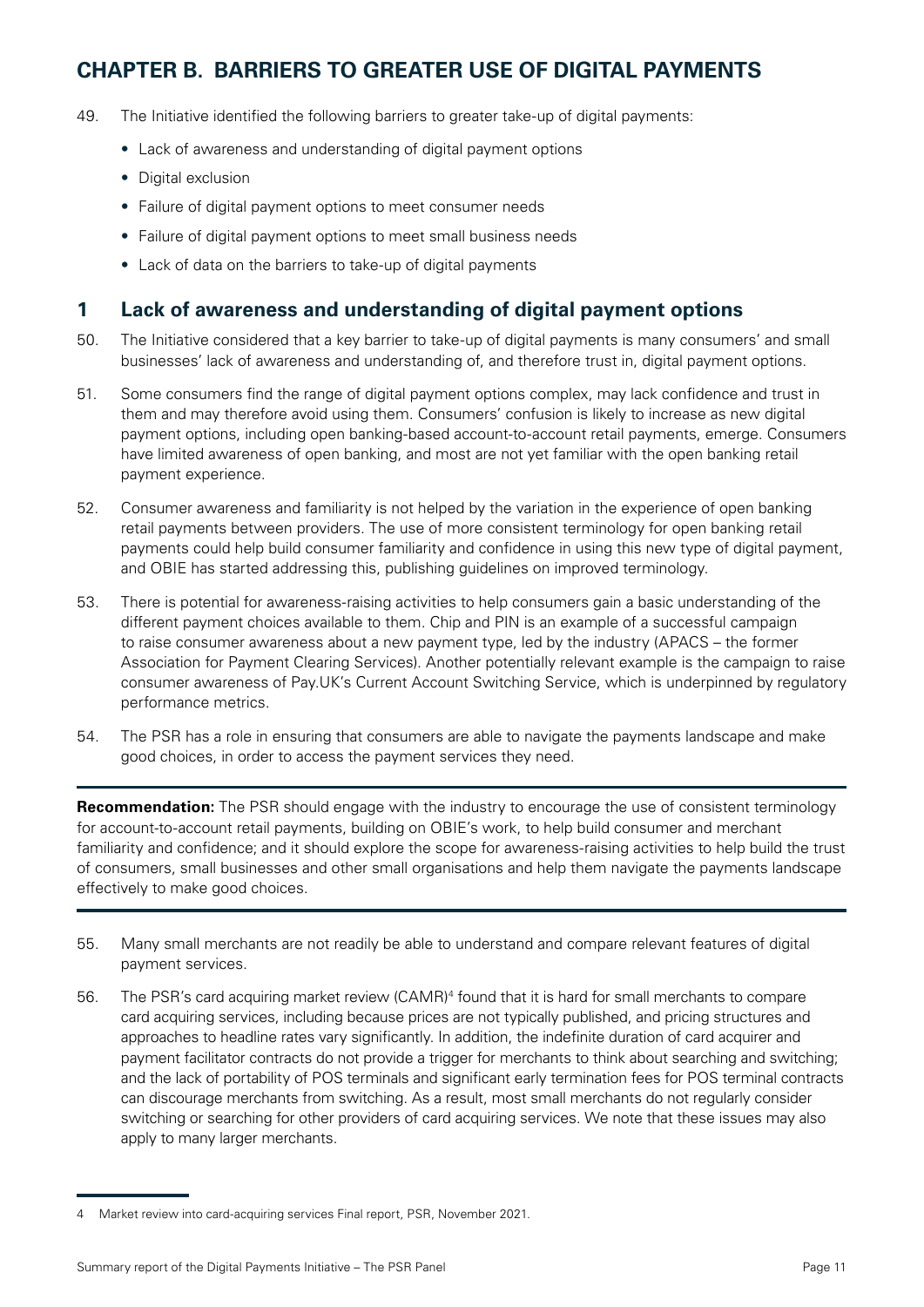# <span id="page-13-0"></span>**CHAPTER B. BARRIERS TO GREATER USE OF DIGITAL PAYMENTS**

- 57. While the CAMR considered only the market for card acquiring services, these features of the market could also be a barrier to merchants comparing and switching between card and alternative payment types – and therefore a barrier to take up of new digital payment services. A small merchant should easily be able to understand what it can expect to pay each period for a given set of services.
- 58. The PSR has proposed, as one potential remedy, that those selling card acquiring services should provide both standard published, and bespoke to each merchant, 'key facts' information setting out key price points and non-price service elements. The PSR has also proposed to encourage digital comparison tools in the card-acquiring market. While recognising their implementation may meet barriers, we broadly support the PSR's proposed remedies.

**Recommendation:** As the PSR undertakes detailed design of its proposed CAMR remedies to help merchants compare card acquiring services' prices and service features, it should take into account that merchants may increasingly also want to make comparisons between cards and other payment options, including account-toaccount payments.

# **2 Digital exclusion**

- 59. Besearch<sup>5</sup> suggests that a main factor driving some people's continued reliance on cash is having a low income, or other vulnerability. This is associated with increased importance of being able to budget and avoid overspending, which the physical nature of cash makes easier (see the next section). Low income and vulnerability may also be associated with other drivers of cash reliance, including:
	- lack of financial capability;
	- lack of access to digital and financial infrastructure, for example inadequate broadband or devices, affordability issues or being 'unbanked'; and
	- lack of the digital skills needed to undertake digital transactions.
- 60. 20-25% of adults lack the skills to undertake the digital transaction 'life tasks' as tested in Lloyds' Essential Digital Skills Framework 2021.<sup>6</sup> Older consumers and those with less formal education disproportionately lacked such skills. Digital interfaces used in payments may be a particular problem for many older people.<sup>7</sup> 2.3% of UK adults, and 5% of those where household income is less than £15,000 pa, have no current or e-money account.<sup>8</sup>
- 61. The Initiative recognised that focusing on enabling new digital payment services alone would fail to fully address cash reliance. Exclusion of some people from digital services per se is also a key barrier to the use of digital payments.
- 62. The tools for addressing problems such as insufficient access to digital and financial infrastructure, inadequate digital skills and lack of financial capability largely lie beyond the direct remit of the PSR. But if the PSR's strategic outcome – that everyone has access to payments that meet their needs – is to be achieved, these problems will need to be addressed.
- 63. The Initiative concluded that the PSR therefore needs to take a role in engaging with those able to represent the needs of the digitally excluded, such as consumer bodies, and those in government and industry with the tools to address digital exclusion, challenging them to do so. This could be supported by measuring and publicising progress towards the PSR's strategic outcome and identifying where additional actions are most needed to make further progress.

<sup>5</sup> FCA Financial Lives survey 2020; Understanding cash reliance – qualitative research, Savanta:ComRes & the FCA, 2021.

<sup>6</sup> Lloyds Consumer Digital Index 2021.

<sup>7</sup> Response to Payments Strategy Forum: Being responsive to user needs – Draft strategy for consultation, Age UK, 2016.

<sup>8</sup> FCA Financial Lives survey 2020.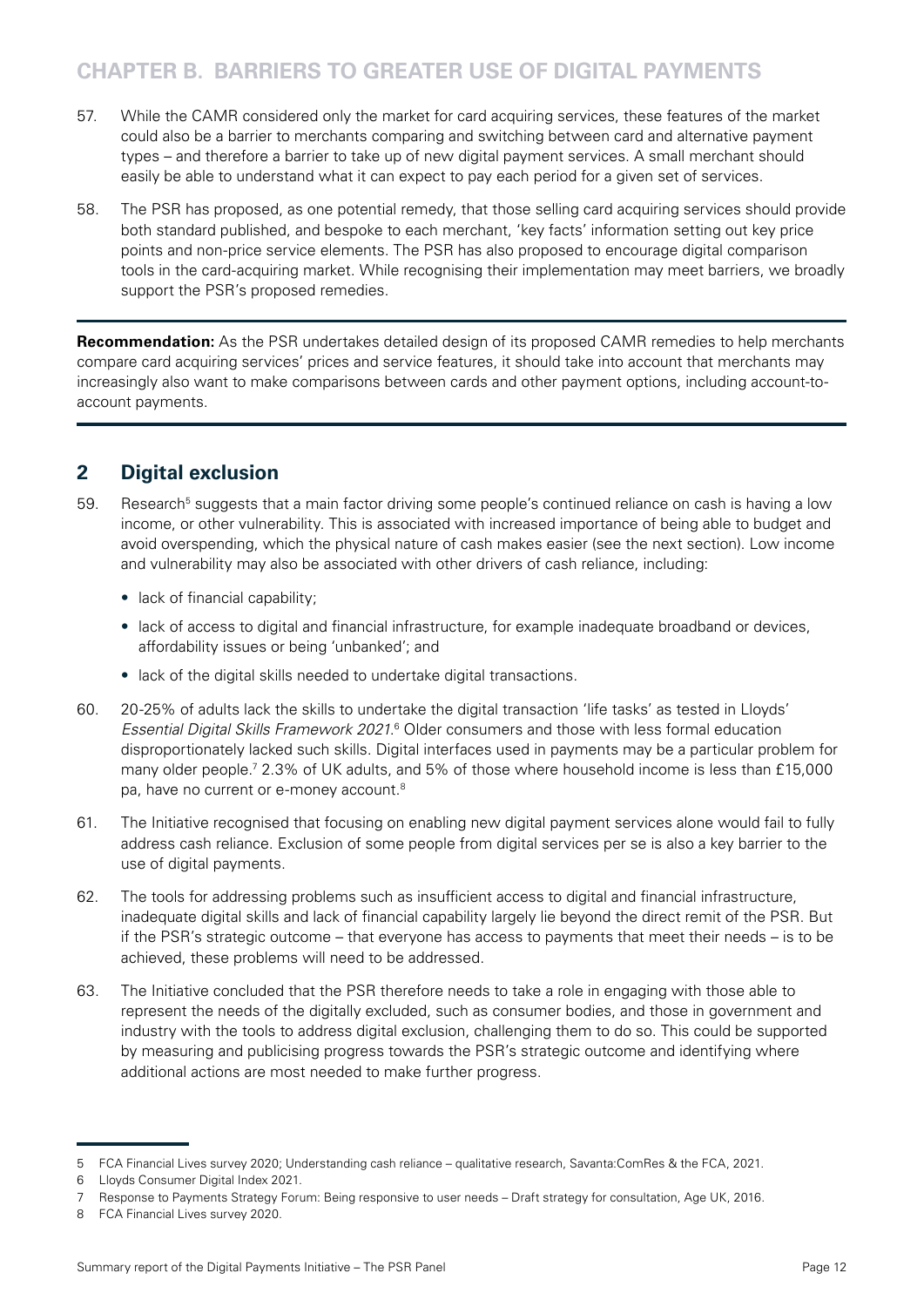<span id="page-14-0"></span>**Recommendation:** The PSR should challenge those with tools to address the causes of digital exclusion to do so, in order to remove these barriers to the take-up of digital payments. As part of this, the PSR should publicise progress towards its strategic outcome of everyone having access to payment services that meet their needs and identify where additional actions are most needed.

# **3 Failure of digital payment options to meet consumer needs**

- 64. Consumers whose needs are not adequately met by digital payments are likely to make greater use of cash. Consumers who do not use of digital payments are increasingly likely to miss out on benefits of doing so, including reduced costs, new services and even the ability to pay some merchants. It is difficult to quantify the harms to consumers from not using digital payments. One key source of harm is the additional costs to consumers of paying utility bills by non-standard payment methods. The Personal Finance Research Centre estimated the premium, in 2019, for payment of electricity and gas bills on receipt rather than via Direct Debit was £108 pa.9
- 65. In 2020, 11% of consumers said they relied on cash to a great, or very great, extent, while a further 32% relied on cash to moderate extent.10 Figure 1, from the FCA's *Financial Lives* survey, suggests that the most important drivers for those consumers who continue to rely on cash are perceived convenience, trust and to help them budget.
- 66. The Initiative took these drivers issues into account in considering solutions to increasing take-up of digital payments.

# Figure 1: Reasons for relying on cash to a very great or great extent (Feb 2020), FCA 'Financial Lives' survey 2020



\* E.g., a debit or credit card.

^ E.g., charges applied by some merchants when using a debit or cred it card

The poverty premium: a customer perspective, Personal Finance Research Centre, November 2020.

<sup>10</sup> FCA Financial Lives survey 2020. Data was gathered pre-pandemic.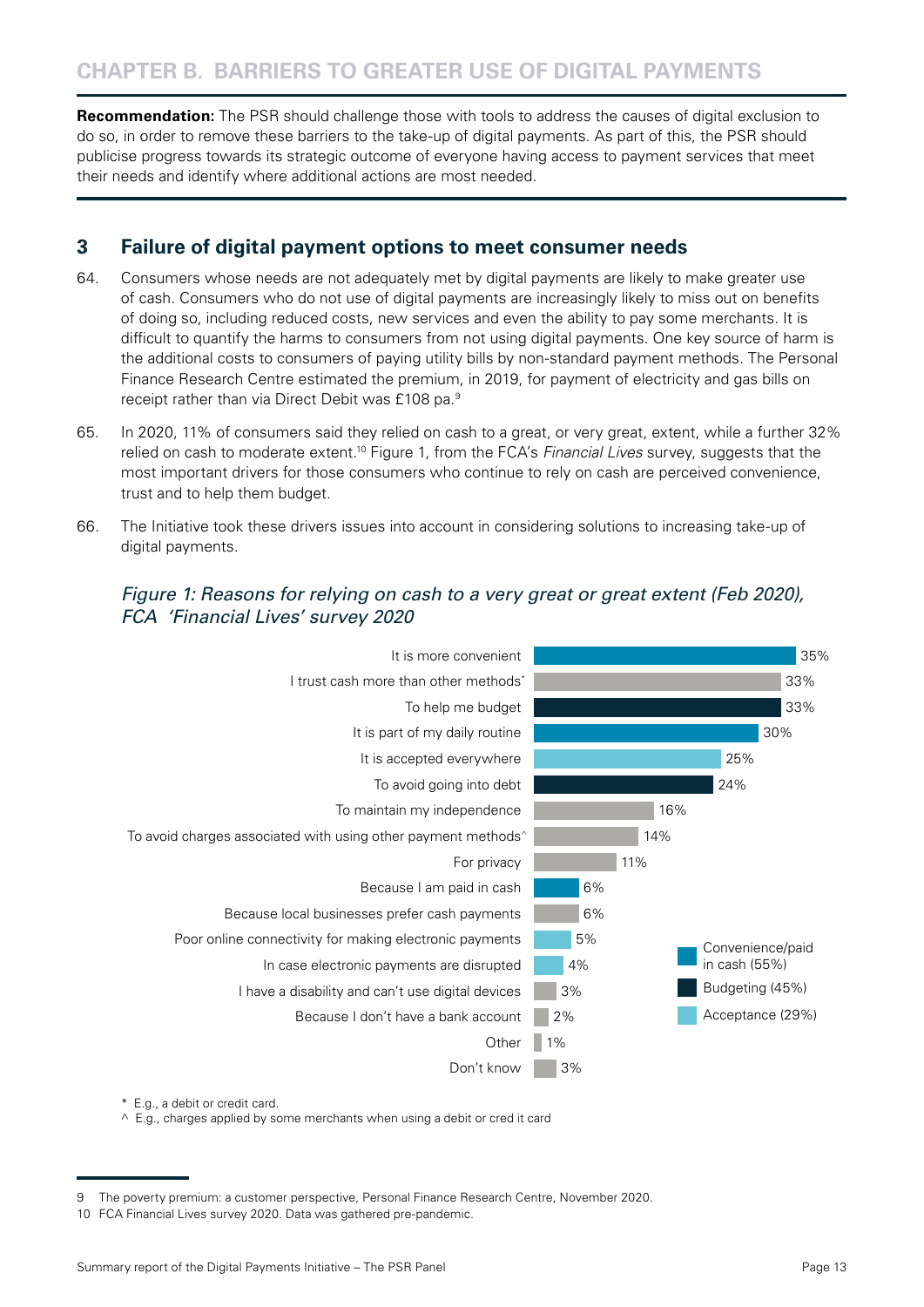## Budgeting and control of payments

- <span id="page-15-0"></span>67. Low-income consumers, and those with other characteristics of vulnerability, are most likely to rely on cash, and this is linked with the most important factor in driving a consumer's reliance on cash – a need to avoid overspending and live within their means. The current cost of living crisis will make effectively budgeting more important to a greater number of people, some of whom may therefore increase their reliance on cash.
- 68. According to qualitative research by the FCA11, cash reliant consumers felt that using cash stopped them spending more than they had, helped them keep track of their spending and put enough friction into the payment process to enable them to evaluate whether or not they wanted to proceed with a purchase. Which? research<sup>12</sup> found that 7 in 10 people on the lowest incomes were concerned that technology made it too easy to spend. The FCA's *Financial Lives* survey13 found that 33% of those who relied on cash did so to help them budget, and 24% to avoid going into debt.
- 69. People on irregular incomes may find it hard to budget for monthly lump sum digital recurring payments and may therefore, for example, incur penalties for missed Direct Debits. The Financial Inclusion Commission 14, found that many people chose to pay their bills through methods, such as pre-payment meters, which cost more but gave them more control. In addition, lack of visibility of, and control over, 'card on file' recurring payments makes it easier for consumers to be harmed by 'subscription traps.' The Payment Strategy Forum<sup>15</sup> found that customers wanted greater control over recurring payments so that they could choose when and how to pay. They also found that consumers wanted real-time balance information to help them manage cashflow better.

## Safety and trust

- 70. Many consumers are concerned about their exposure to the risk of fraud when using digital payments, and they therefore lack trust in digital payments, including payments which involve sharing bank details or responding to digital messages (e.g., with requests to 'click'). Some consumers are also concerned about the privacy of their data when using digital payments and risk of making errors. These concerns reduce consumers' trust in using digital payments.
- 71. FCA's *Financial Lives* survey16 found that 33% of those who relied on cash did so because they trusted cash more than alternatives and 11% for privacy. According to qualitative research for the FCA 17, one of the most important factors in driving a consumer's reliance on cash was distrust of alternatives, including concern about fraud, personal errors and privacy. This is in a context of rising fraud and scams, for example, there was a 71% increase in authorised fraud losses between the first halves of 2020 and 2021.18

# **4 Failure of digital payment options to meet small business needs**

- 72. The Initiative identified a number of ways that digital payments may not currently meet the needs of small businesses.
- 73. Some small merchants need the funds from their sales earlier than existing digital payment methods provide for, and this may lead them to continue to make use of cash in some cases. For example, card scheme payments may take 1-3 days, and sometimes longer, to reach a merchant's account. Direct Debits may take up to 2 weeks to set up, delaying the merchant's receipt of the initial payment.

<sup>11</sup> Understanding cash reliance – qualitative research, Savanta:ComRes & the FCA, July 2021.

<sup>12</sup> Everyday Finances – What consumers need in a changing world of banking and payments, Which?, November 2019.

<sup>13</sup> FCA Financial Lives survey 2020.

<sup>14</sup> Improving the Financial Health of the Nation, Financial Inclusion Commission, 2015.

<sup>15</sup> A Payments Strategy for the 21st Century Putting the needs of users first, Payments Strategy Forum, November 2016.

<sup>16</sup> FCA Financial Lives survey 2020.

<sup>17</sup> Understanding cash reliance – qualitative research, Savanta:ComRes & the FCA, July 2021.

<sup>18</sup> Government-coordinated action needed as fraud losses rise by 30 per cent, UK Finance.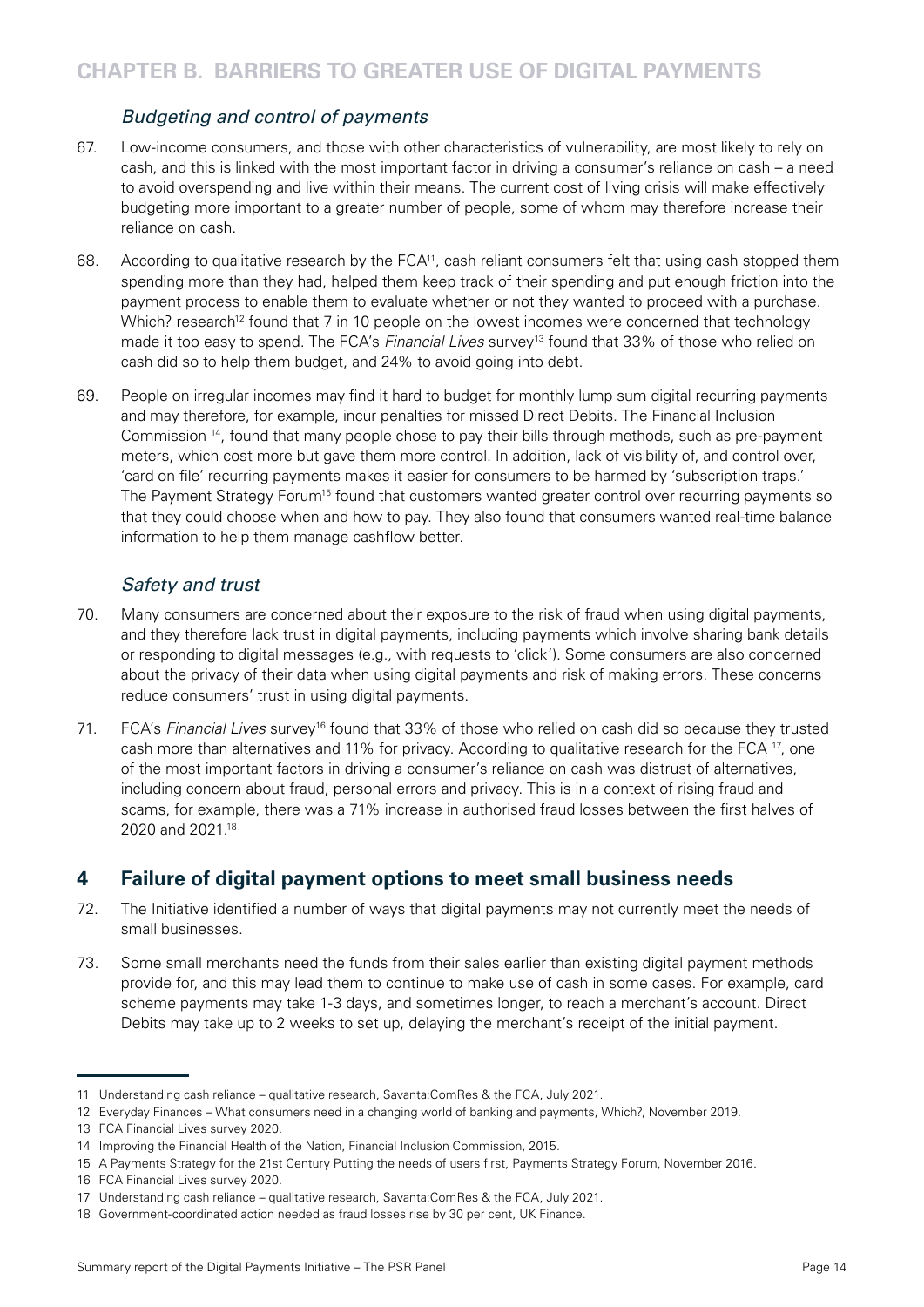# <span id="page-16-0"></span>**CHAPTER B. BARRIERS TO GREATER USE OF DIGITAL PAYMENTS**

- 74. Existing payment methods may not provide small merchants with access to tools that could enable them to better manage their cashflow, such as real-time balances<sup>19</sup> and payment alerts <sup>20</sup>.
- 75. Insufficient data and labelling attached to digital payments may make reconciliation difficult and timeconsuming for merchants, particularly where multiple payment methods are involved. The Payment Strategy Forum identified that businesses wanted to be able to access data that allowed them to fully understand what a payment related to, for easy reconciliation.21 Availability of more data on payments could help merchants better manage their businesses, including improving day-to-day management, enabling analysis of sales patterns and improving customer payment journeys.<sup>22</sup>
- 76. Some small merchants may be unable to secure digital payment options at prices they are willing or able to pay, for the value of services offered. For example:
	- small merchants may not be able to access Direct Debit at an acceptable price point; and
	- merchants face increasing costs of card payment services. The PSR found that fees paid by acquirers for card scheme services approximately doubled from 2014 to 2018, after adjusting for changes in the volume, value and mix of card transactions, and these fees were passed through to merchants in full.<sup>23</sup>
- 77. The Initiative took these issues into account in considering potential solutions to increasing take-up of digital payments.

## **5 Understanding of the barriers**

- 78. Good data is needed to understand the barriers to take-up of digital payments and to inform what actions are required to improve take-up. In undertaking its work, the Initiative found limitations in the availability of relevant data.
- 79. The PSR's Sector Intelligence and Analysis work stream has been set up to improve identification and analysis of trends in the payments sector. The PSR has also committed to measuring progress towards the strategic outcomes set out in the PSR Strategy.
- 80. The Initiative would expect the PSR to build and maintain a sufficiently detailed understanding of:
	- trends relating to the range of different digital payment services;
	- the characteristics, needs and concerns of users and non-users of different digital payment services;
	- progress towards the PSR's strategic outcome that everyone has access to payment services that meet their needs, using suitable metrics; and
	- the effectiveness of the PSR's relevant actions and their contribution towards this strategic outcome.

**Recommendation:** The PSR should improve data gathering relevant to achieving its strategic outcome for everyone to have access to payment services that meet their needs.

<sup>19</sup> A Payments Strategy for the 21st Century Putting the needs of users first, Payments Strategy Forum, November 2016.

<sup>20</sup> Research commissioned by Pay.UK from Revealing Reality, 2021. https://newseventsinsights.wearepay.uk/news-in-brief/smes-and-payments/

<sup>21</sup> A Payments Strategy for the 21st Century Putting the needs of users first, Payments Strategy Forum, November 2016.

<sup>22</sup> Research commissioned by Pay.UK from Revealing Reality, 2021.

<sup>23</sup> Market review into the supply of card acquiring services Interim report, PSR, September 2020.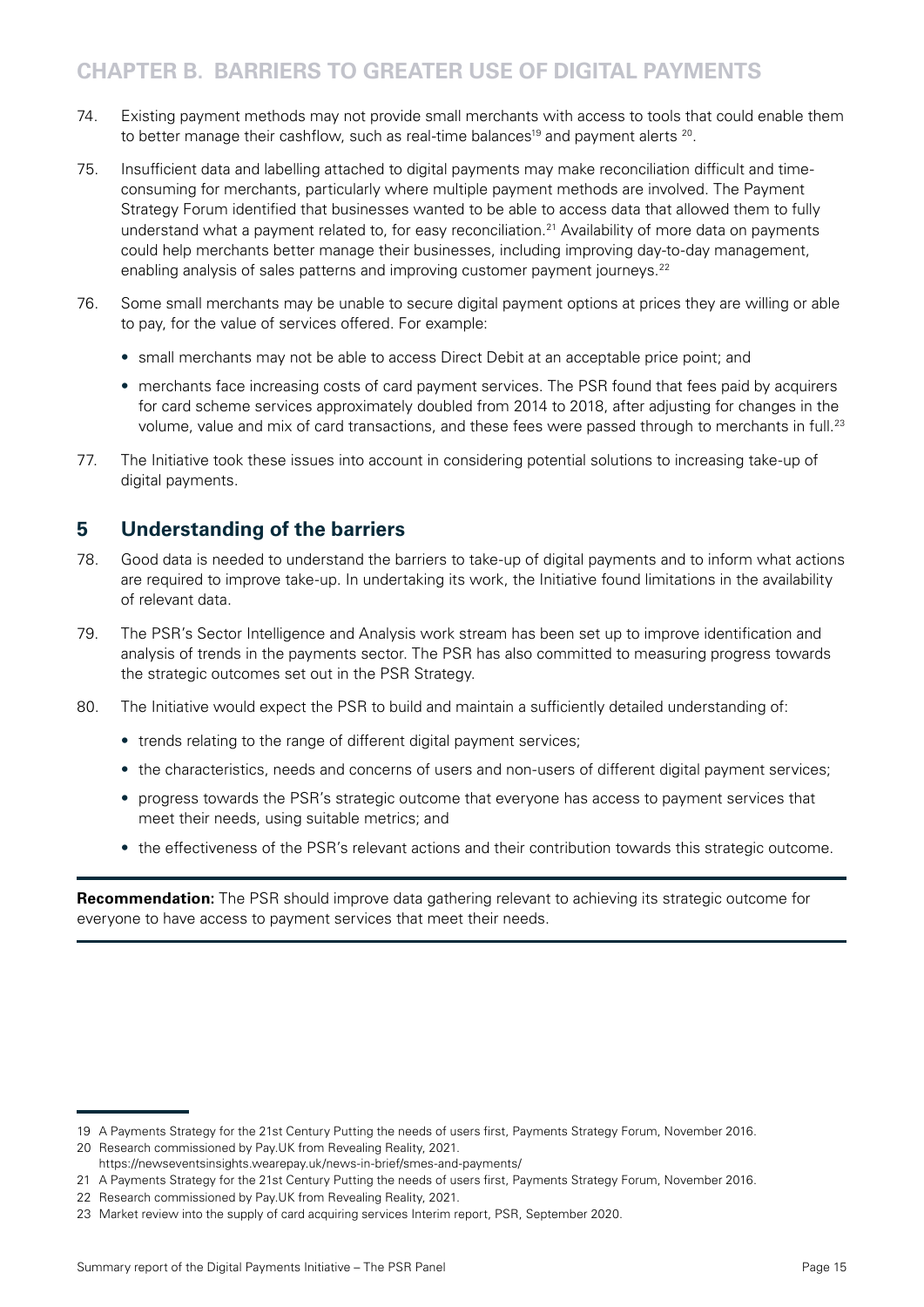# <span id="page-17-0"></span>**CHAPTER C. SOLUTIONS TO GREATER USE OF DIGITAL PAYMENTS**

- 81. In line with its mandate, the Initiative's main focus was on enabling new digital services and service features with the potential to better address users' needs – particularly the needs of the cash-reliant for easy and safe control of their spending – and thus encourage greater use of digital payments.
- 82. The Initiative explored a range of digital payment services, focusing on already available or emerging technologies, with the aim of increasing take-up of digital payments in the short to medium-term. In the longer term there will undoubtedly be new digital payment technologies, potentially including, for example, Central Bank Digital Currencies, but we have not attempted to forecast services that could emerge in the uncertain longer-term future.
- 83. The initiative noted that there have been a range of recent innovations in card-based digital payment services enabling them to better address users' needs. These include:
	- banking and card app functionality that enables consumers to stop their card themselves quickly and easily, helping them if they lose their card or feel nervous about spending on it;
	- enabling carers to make purchases on behalf of people, with safeguards;
	- gambling blocks on cards; and
	- digital wallets with features focused on people on low incomes.
- 84. In considering its focus and recommendations, the Initiative took account of the PSR's role in furthering competition in payment services and payment systems – helping to drive innovation in the new services needed – as well as its role in removing specific barriers to innovative new payment services and service features. The Initiative gave due consideration to the appropriate allocation of roles between regulation and the market.
- 85. The Initiative's focus therefore turned significantly to open banking-based payments, where there is the potential for increasing competition between payment systems and services as well as for innovation in new service features.
- 86. The Initiative identified technical recommendations for the PSR set out in this section, which is structured under the following headings:
	- 1) The potential of open banking retail payments
	- 2) Addressing barriers to new retail payment functionalities
		- i. Open banking Variable Recurring Payments
		- ii. Balance visibility in open banking retail payment customer journey
		- iii. Open banking payments at point of sale
		- iv. Request for payment services
		- v. Paym
	- 3) Improving the consumer experience of existing recurring payment services
	- 4) Improving consumers' trust by addressing fraud risks
	- 5) Incentivising performance of open banking interfaces adequate for retail payment use cases
	- 6) Enabling the use of digital identity within digital payment services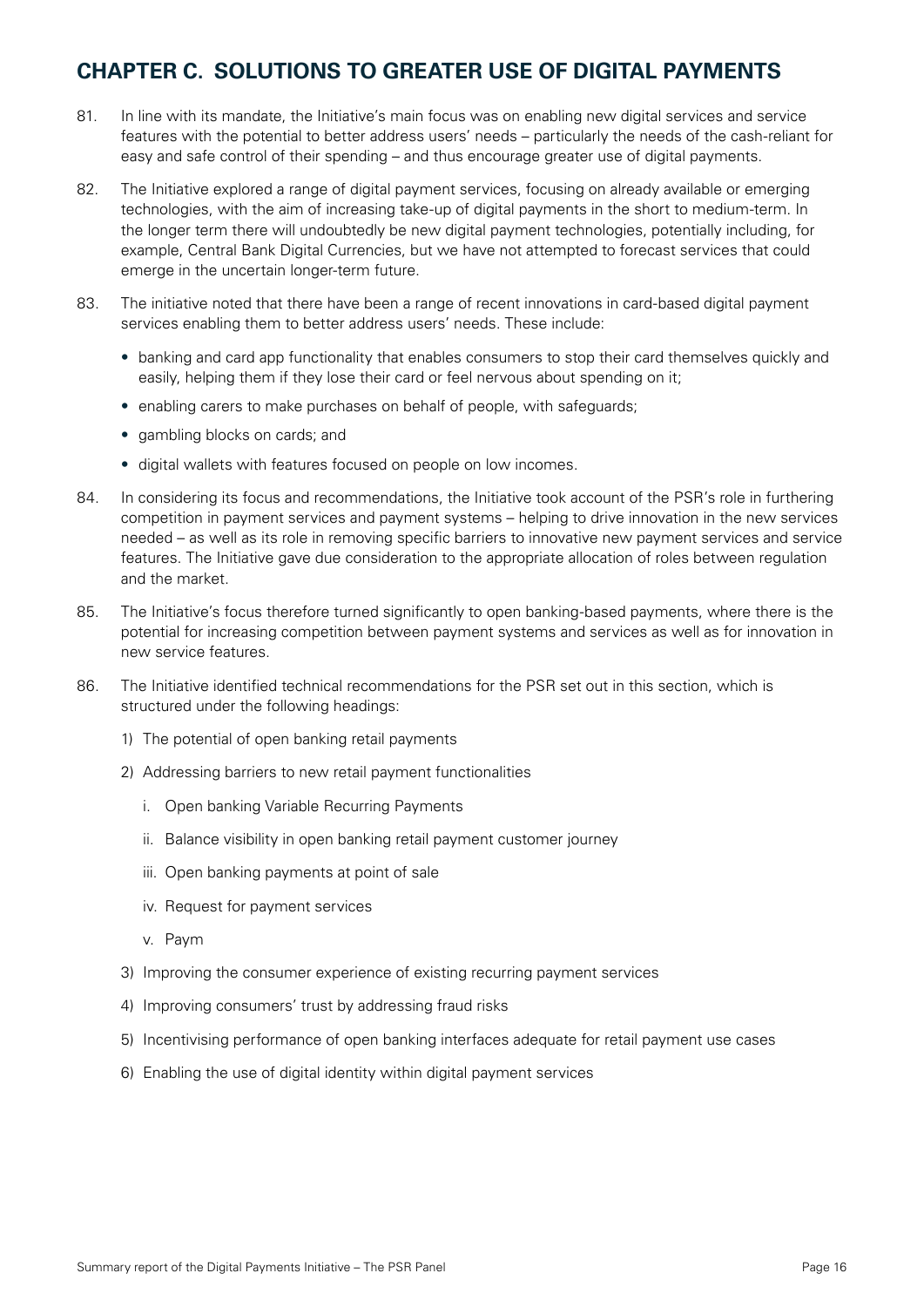# <span id="page-18-0"></span>**1 The potential of open banking retail payments**

- 87. From the Initiative's work emerged a focus on the potential of account-to-account retail payment services enabled by open banking over the next few years.
- 88. Open banking enables regulated third parties to securely access (with the customer's consent) bank (or building society) account data, via the bank's application programming interfaces (APIs), in order to provide a range of services. Open banking account-to-account payment services are provided by third party Payment Initiation Service Providers (PISPs) who initiate a payment on behalf of a customer via the secure open banking connection to the customer's account. While the number of open banking payments is growing it is currently low compared to other payment types. Most open banking payments are currently online Single Immediate Payments.
- 89. There is potential to further develop open banking so that it enables consumers to make all kinds of retail payments to merchants, directly from their account, as an alternative to card payments. This has the potential to increase competition between payment systems and to enable development of new payment services and service features.
- 90. In an open banking retail payment, the consumer would typically select the open banking payment option at the merchant website's checkout (sometimes described as a bank transfer or similar) and is redirected to their own online banking or mobile banking app to authenticate the payment.

## How open banking retail payments potentially address unmet user needs

- 91. Open banking retail payments have the potential to address user needs that are not adequately met by current digital payment options (as described in Chapter B). This could encourage greater use of digital payments.
- 92. Open banking payments can enable consumers to see their bank balance during a transaction and before confirming the payment. This gives consumers more visibility and control over their payments. It is analogous to a consumer checking the cash in their purse or wallet at the checkout before completing a physical retail transaction.
- 93. Open banking retail payments have the potential to reduce losses from fraud and error. Consumers do not need to trust a merchant website to store their card details <sup>24</sup>, nor do they typically need to key in the bank details of the merchant (which are instead populated by the PISP).
- 94. Settlement of open banking payments is immediate, compared to a typical 1-3, and sometimes more, days for card payments, with benefits for small merchants' cashflow. (We note that some card acquirers offer merchants faster settlement service options.)
- 95. As each transaction is settled individually and without deduction, reconciliation is simpler for the merchant, compared to other payment types that provide a 'bulk credit' amount per day net of processing fees.
- 96. There is potential for value-added services to be offered on the back of open banking payment functionality, with benefits for consumers and for merchants. For example, open banking payment providers may make use of open banking data to help small merchants reconcile payments and make better business decisions. There is also the potential to combine digital identity data with open banking payments to create seamless consumer transaction experiences.
- 97. Open banking payments may also reduce payment costs borne by merchants. (We note that the effect on prices will depend on the overall costs of alternative payment methods, how costs are affected by the specific services delivered by each payment type, how the costs are passed on to merchants and the effect on prices of increased competition between payment methods – on which the Initiative has not done economic analysis).

<sup>24</sup> Other solutions are available to avoid sharing card details, such as tokenisation.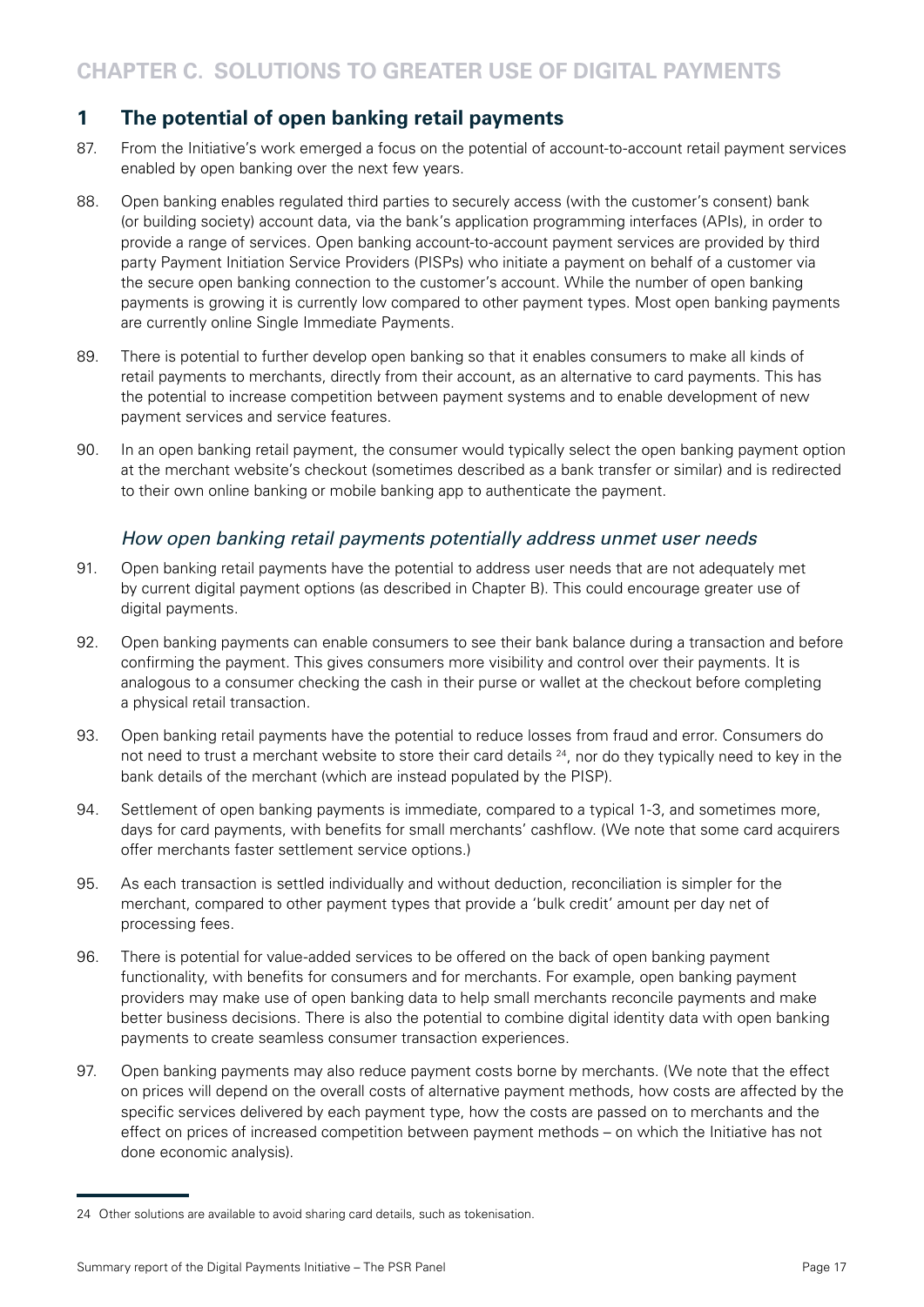# *Obstacles*

- <span id="page-19-0"></span>98. The Initiative identified a number of potential obstacles to the successful development of open banking retail payments, and focused on the following:
	- Lack of awareness and understanding of open banking retail payments (discussed in section B1)
	- Barriers to new open banking retail payment functionalities (discussed in section C2)
	- Consumer concerns about fraud risks leading to lack of trust in new payment options (discussed in section C4)
	- Need for levels of technical reliability sufficient to support retail payment use cases (discussed in section C5)
	- Need for effective regulatory oversight of the development of open banking retail payments (see below).
- 99. Open banking has hitherto been driven by the Competition and Markets Authority (CMA), via the CMA's Order following its retail banking investigation, and by the Open Banking Implementation Entity (OBIE). But these have no mandate beyond the terms of the Order.
- 100. The recommendations in this report have been made on the assumption, agreed with the PSR, that the PSR has or will have appropriate powers in relation to open banking payments. But the Initiative notes that the legislation establishing the PSR and its powers, the Financial Services (Banking Reform) Act 2013, as well the Treasury Orders designating payments systems under that legislation, pre-date implementation of open banking payments.

**Recommendation:** The PSR, alongside the FCA, will need to take a regulatory oversight role to ensure that open banking payments develop beyond the CMA Order to enable competitive new account-to-account retail payment services, while ensuring appropriate consumer protections.

# **2 Addressing barriers to new retail payment functionalities**

## **i. Open banking Variable Recurring Payments**

- 101. Variable Recurring Payments (VRP) are a form of open banking payment where the consumer securely authorises a PISP to initiate payments from their bank account on an ongoing basis, rather than needing to authorise each single payment. VRP functionality, enabled for retail payments, therefore provides a potential alternative to Direct Debit and 'card on file' recurring payments, as well a means for low friction frequent payments at a trusted retailer.
- 102. VRP works by the consumer agreeing a VRP consent which has a set of parameters including the period of the consent, the maximum single payment amount and the maximum total of payments in a given period – within which transactions may be executed without the need for further authorisation. VRP consents are cancellable and editable by the consumer, via either their bank or the PISP, where a consent dashboard is provided.

## How Variable Recurring Payments potentially address unmet user needs

- 103. VRP has the potential to provide consumers with greater control over recurring and frequent digital payments, as a result of being able to specify payment parameters up front and easily edit the parameters, if circumstances change (where a consent dashboard is provided).
- 104. Enabling consumers to better manage their outgoing recurring payments against their income may encourage more consumers to use digital recurring payments rather than alternatives such as cash or prepayment meters. The improved visibility, editability and cancellability of VRP mandates – compared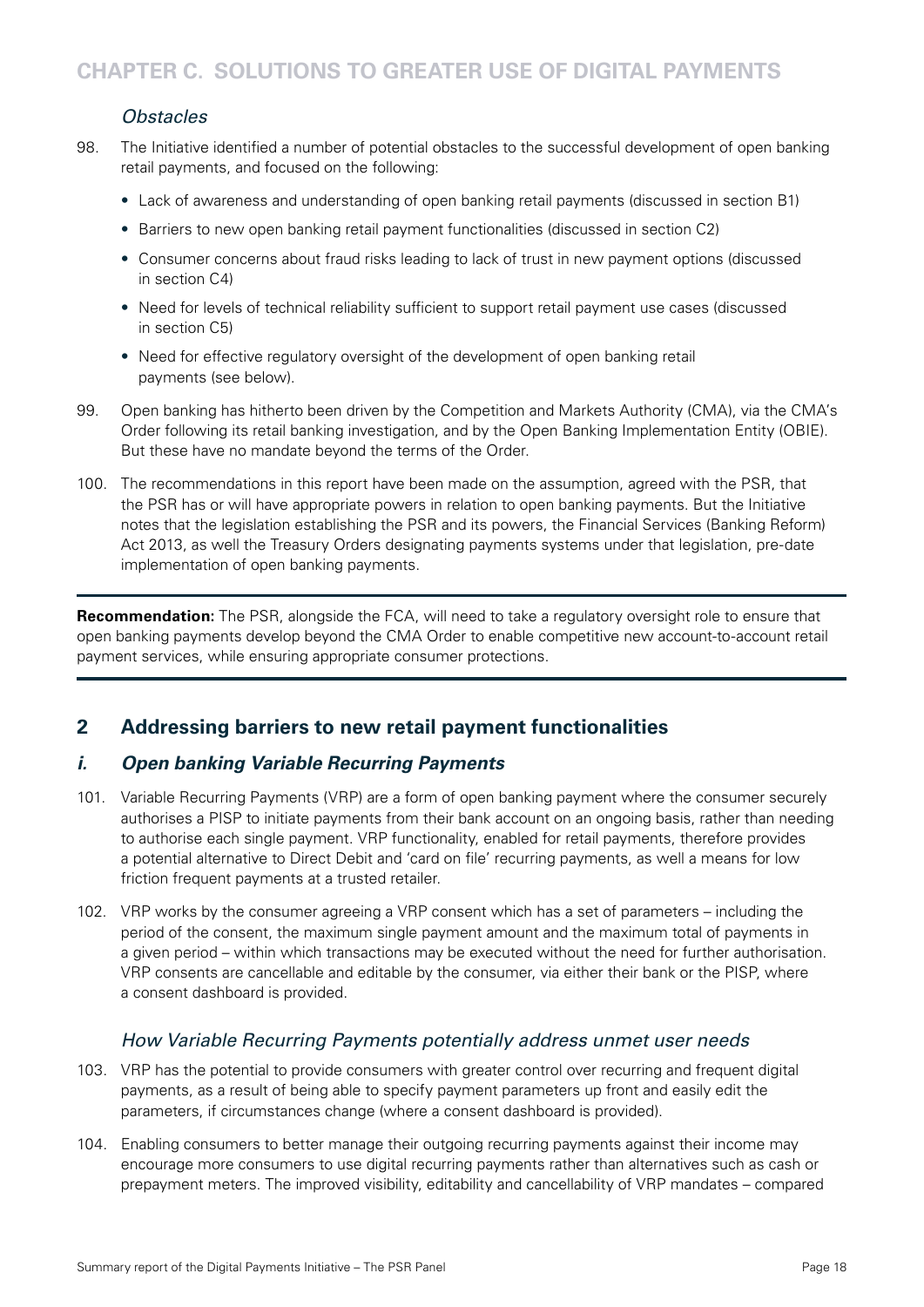to card on file payments in particular – could reduce the risk of 'subscription traps' and, more generally, build consumer trust in digital payments. (We note that a few mobile banking apps have begun to offer dashboards for managing card on file payments.)

- 105. VRP also allows for convenient, low friction retail payments with enhanced control. For example, a consumer could allow a frequently used retailer to execute payments without the need for specific authorisation, provided the payments complied with the VRP consent parameters. This would allow the equivalent of one-click payments on-line and 'contactless' at point of sale where a consumer had set up the facility with the retailer.
- 106. VRP recurring payments could be more accessible to small merchants than Direct Debit. The precise nature of payments is agreed in the VRP consent so there is potentially less risk of the merchant being exposed to liabilities than under the Direct Debit Guarantee.
- 107. VRP services would also provide for the other benefits of open banking retail payments, as outlined in section C1, including immediate settlement for the merchant; potential for value-added services; and potential to reduce the costs borne by merchants.

## *Obstacles*

- 108. To be able to offer VRP retail services, PISPs need access to customers' bank accounts via APIs with relevant VRP functionality. The CMA mandated the CMA9 major banks to provide VRP API access, free of charge<sup>25</sup>, for the purposes of 'sweeping' funds between accounts held by the same customer. The CMA's sweeping requirement is focused on delivering remedies addressing adverse effects on competition identified in retail banking market investigation.<sup>26</sup> The CMA does not have the power to extend this mandate to VRP API access for non-sweeping, i.e., retail, purposes.
- 109. A PISP offering a VRP retail service needs access to most or all banks for the service to be ubiquitous and thus attractive to billers so that it can gain scale.<sup>27</sup> A PISP therefore has no choice but to secure access to each individual bank's API. Banks could exploit this position and create obstacles to VRP retail services, including:
	- not enabling non-sweeping VRP API access;
	- requiring conditions for accessing non-sweeping VRP APIs that have the effect of restricting access, such as unnecessarily onerous vetting requirements for PISPs or for VRP retail services; and
	- levying excessive charges, above a level that would prevail in a competitive market, for PISPs' use of non-sweeping VRP APIs.
- 110. Such obstacles could limit development of VRP retail services and undermine competition. We note that VRP retail services would compete with existing services, such as card on file and other card payments, from which banks earn interchange fees.
- 111. VRP beyond sweeping will bring some additional risks because payments will (unlike sweeping) be going to payees who are not also the payer. This means that, depending on the protections offered by the PISP provider, some consumers could be less well protected than when they used a card for the same transactions.
- 112. The VRP benefits of control and visibility rely in significant part on the provision of consent dashboards by ASPSPs (banks and building societies) or by PISPs. Consent dashboards are only currently required of the CMA9 banks for sweeping functionality and are therefore not required for any banks for VRP retail use cases.

<sup>25</sup> Banks may still charge the receiver and possibly the payer for the underlying Faster Payment in the normal way, as they do for customer-initiated payments and open banking single payments.

<sup>26</sup> Retail banking market investigation – Final report, CMA, August 2016.

<sup>27</sup> Experience supports the importance of ubiquity for new payment services to succeed – see discussion of Paym.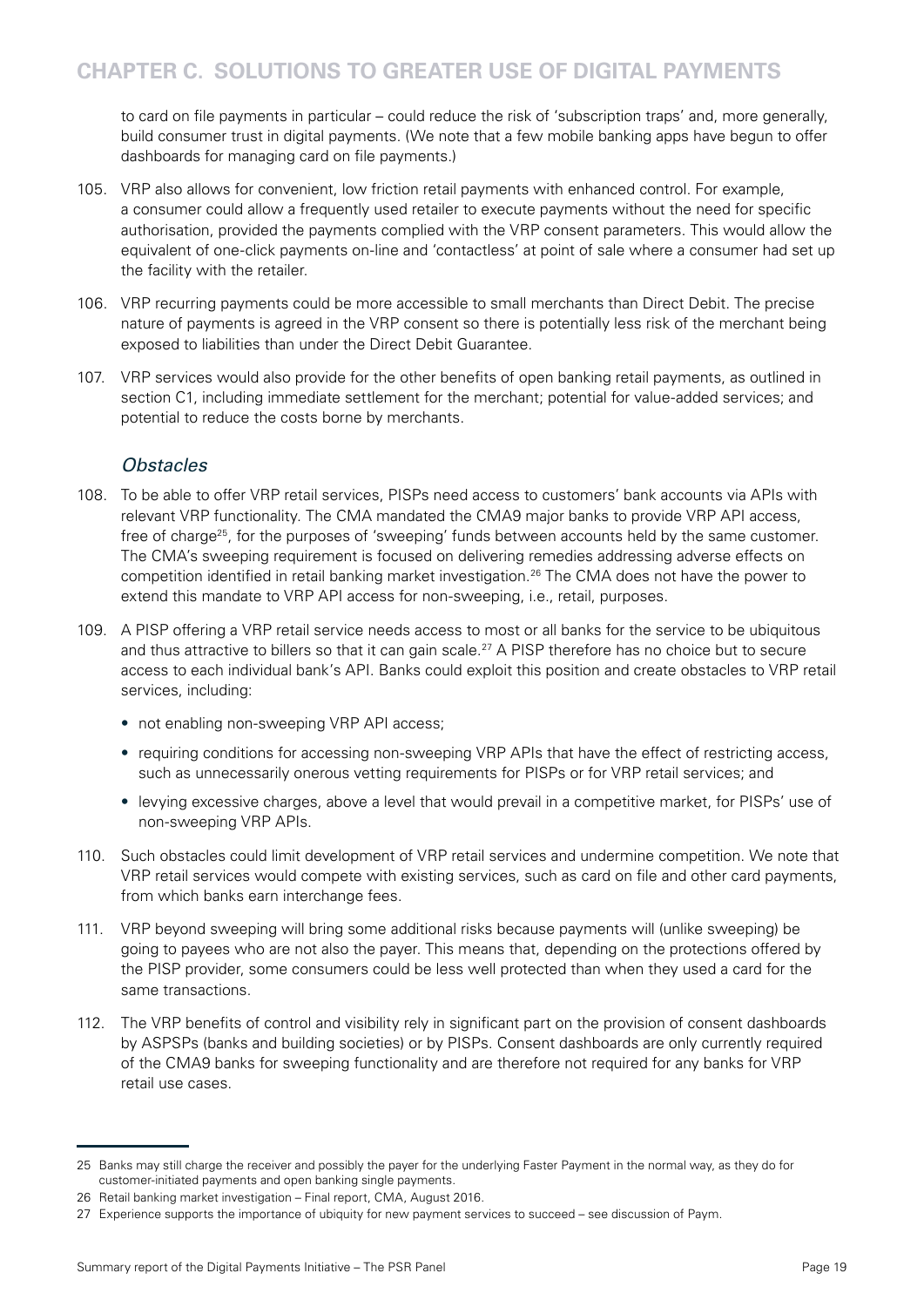## *Potential solutions and recommendation*

- <span id="page-21-0"></span>113. A potential solution to ensuring non-sweeping API access would be to require banks to provide such access on a basis equivalent to the CMA's requirements for sweeping and for single payment API access. Broadly, banks would be required to provide access to non-sweeping VRP APIs without discriminatory or unnecessarily onerous conditions and without extra charges to PISPs.
- 114. Any requirement not to levy charges on PISPs would not prevent banks charging, usually business, customers for the receipt or sending of the underlying Faster Payment, in the same way they currently do for open banking single and sweeping VRP payments. An advantage of this charging model would be that a bank's customer, if they objected to their bank's charges, could in principle switch bank – unlike a PISP, which has no choice but to deal with every bank.
- 115. To ensure VRP retail services are safe for consumers, potential solutions include:
	- operational arrangements for ensuring that liability for unauthorised or defective payment losses is effectively allocated to the appropriate party, whether PISP or ASPSP;
	- availability of consent dashboards for all consumers so they can easily identify, edit and revoke VRP consents; and
	- standards for VRP consents that ensure consumers understand their agreement to a series of transactions within the consented parameters.
- 116. These issues should be addressed in ways that do not raise unnecessary barriers to development of VRP retail services.

**Recommendation:** The PSR should consider requirements on all banks to provide Variable Recurring Payment API access for all use cases (beyond the sweeping use case already mandated by the CMA on CMA9 banks) on a basis equivalent to the CMA's requirements for sweeping and single payment API access. Alongside this, the PSR should ensure:

- arrangements for operationalising the appropriate allocation of liability for unauthorised or defective payments; and
- of consent dashboards, or equivalents, to a standard that enables all consumers to easily identify, amend and revoke retail VRP consents.

## **ii. Balance visibility in open banking retail payment customer journeys**

117. Open banking enables consumers to see their bank balance as part of a payment journey, before confirming the payment.

#### How balance visibility potentially addresses unmet user needs

118. Balance visibility during the payment customer journey helps give consumers more control over their payments and enables them to budget.

#### *Obstacle*

- 119. In a minority of circumstances, open banking retail payment journeys do not currently allow consumers to see their bank balances before confirming a payment.
- 120. Specifically, the open banking Customer Experience Guidelines currently prohibit banks from showing the balance on an additional screen in the payment journey when account selection is in the 'merchant domain' (in order to minimise friction in the payment journey). This means that, where banks choose, or do not have the risk appetite, to show the balance on the authentication screen before the consumer has proved who they are, the consumer does not have an opportunity to see their balance.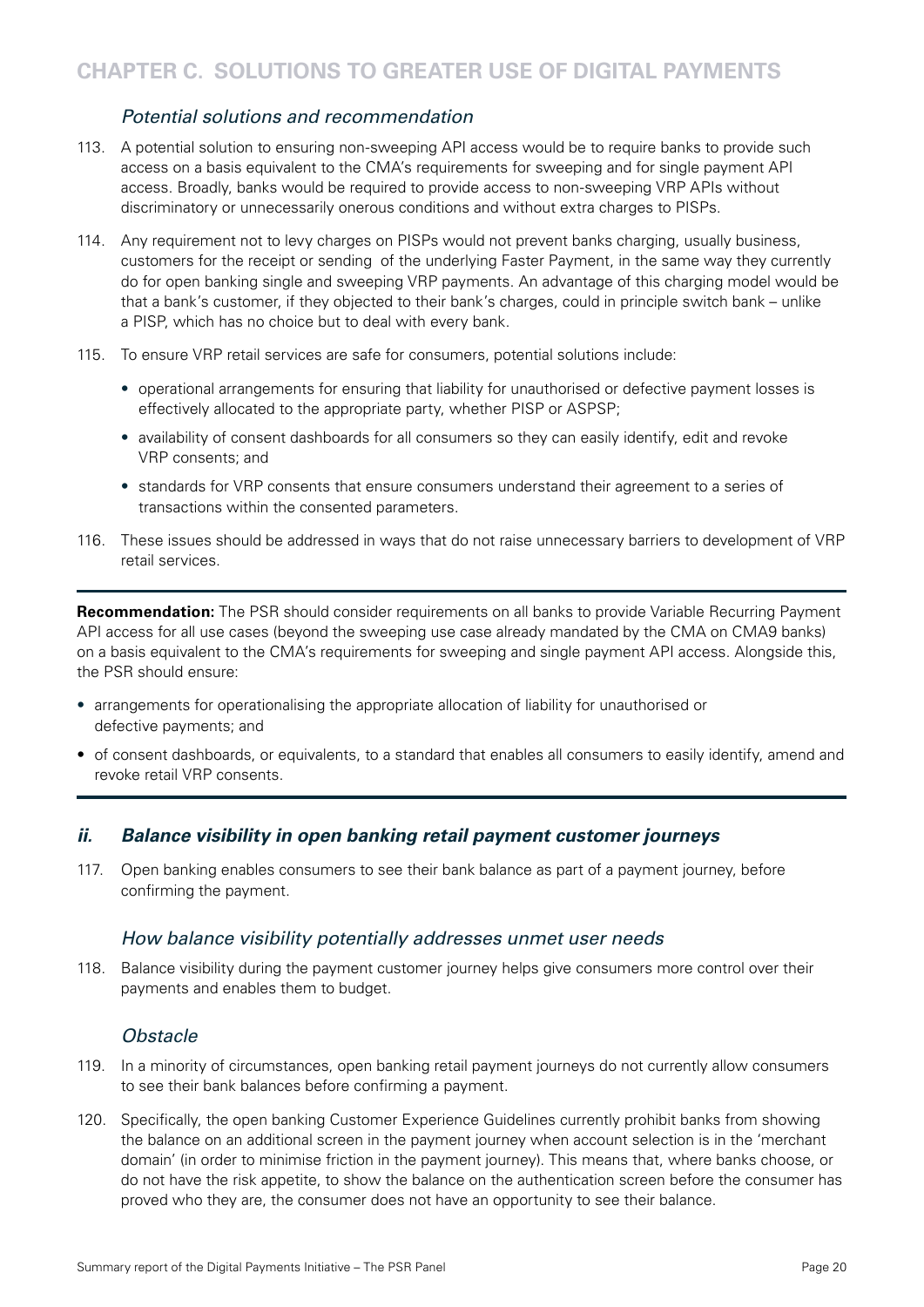## Potential solutions and recommendation

- <span id="page-22-0"></span>121. There are workarounds to this issue, including account selection in the PISP domain or the PISP displaying the balance following a separate account information request to the bank.<sup>28</sup> Nevertheless, relaxing the Guidelines, to enable banks to show an additional screen, would allow all banks to show the balance to a consumer in all payment journeys, in a way that is proportionate to their risk appetite and technical capability.
- 122. As a result, all consumers would have visibility of their balance. This could encourage more use of digital payments by people currently reliant on cash for budgeting. We think, on balance, this benefit is likely to outweigh any friction from an additional screen in some banks' payment journeys.

**Recommendation:** The PSR should ask OBIE to consider updating the Customer Experience Guidelines to allow all banks to show the customer's balance in all payment journeys – including allowing banks to show the balance (either as an additional screen after authentication or as part of the authentication screen) when an open banking payment uses 'account selection at merchant'.

## **iii. Open banking payments at point of sale**

123. In addition to their use in online payments, open banking retail payments could be enabled at physical retail point of sale (POS) in a way that is competitive with alternative payment methods.

## How the open banking retail payments at POS potentially addresses unmet user needs

124. Competitive open banking payments at POS would extend the benefits of open banking retail payments, outlined in section C1, to physical payments, including balance visibility for the consumer; immediate settlement for the merchant; potential for value-added services; and potential to reduce prices borne by merchants.

#### *Obstacles*

- 125. Open banking single retail payments may currently be made at POS by the customer scanning a merchant QR code. After scanning the QR code, the consumer would be redirected to the banking app on their mobile device and would then need to authenticate the payment. This contrasts with the approach for contactless card payments, where the consumer's Near Field Communication (NFC) chip, in their phone or card, communicates instantaneously with the POS terminal. Authentication and transaction messaging are then carried through the POS terminal 'rails' associated with the card payment system, without further action by the consumer.
- 126. Issues with the current approach to open banking retail POS payments include the following:
	- Consumers need to access their banking app online and then authorise payment. The risk of this resulting in even a short delay to completing the transaction significantly reduces the attractiveness of open banking payments in a physical retail environment, compared to the speed of contactless payments.
	- QR codes are less secure than contactless communication between an NFC chip and a POS terminal.
	- Contactless payments are very well-established and well-accepted by consumers.
- 127. Open banking retail payments are currently not able to use contactless payments. The POS ecosystem is not currently set up to deal with non-card payments, lacking necessary software and standards in POS terminals and messaging rails. In addition, on iPhones, Apple currently limits access to the NFC chip to the Apple Pay app.

<sup>28</sup> An AIS call.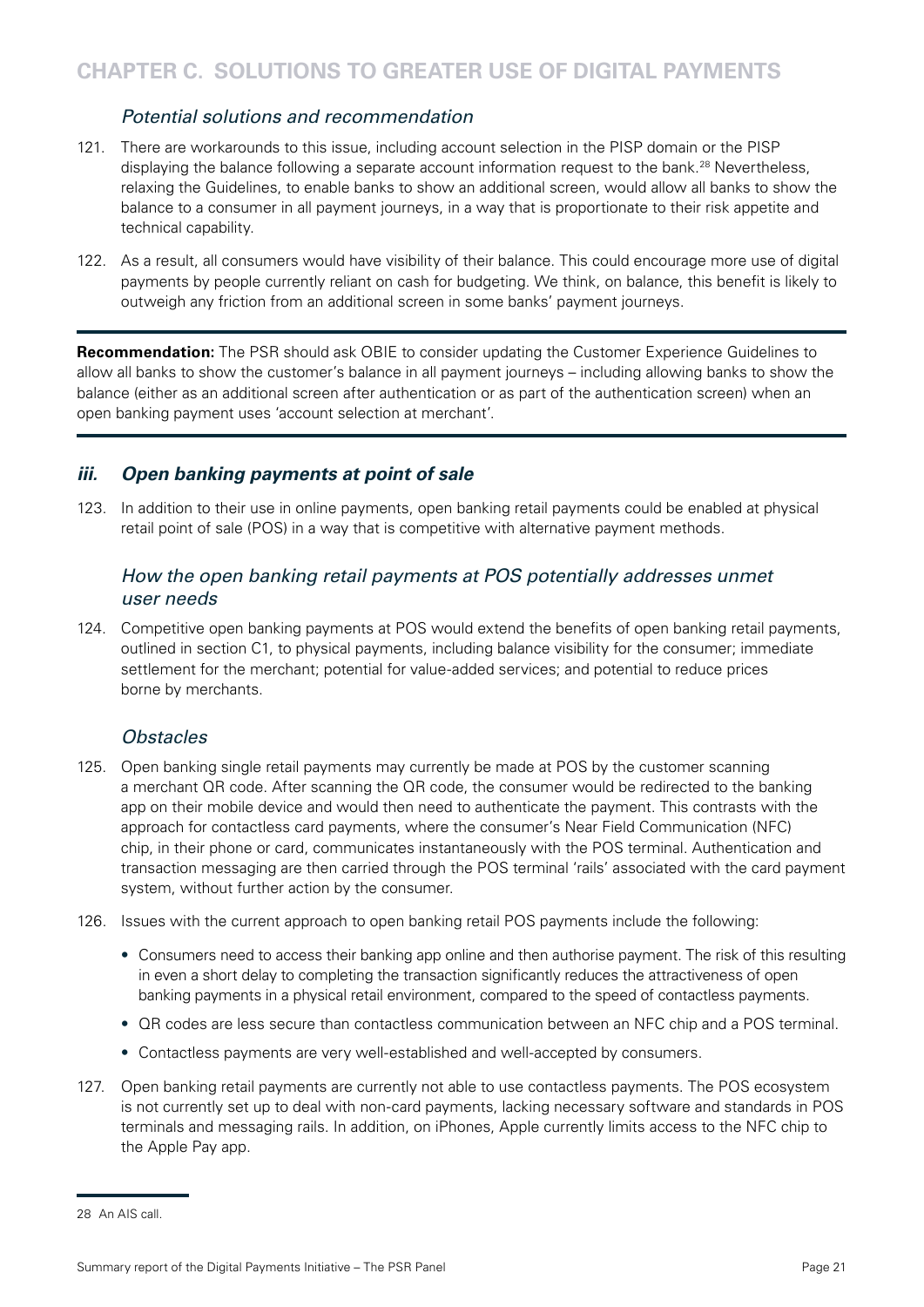## Potential solutions and recommendation

- <span id="page-23-0"></span>128. iPhone NFC chips should be made accessible to apps other than Apple Pay, in the way that Android NFC chips are accessible. We note that the European Commission is currently looking into Apple Pay.29
- 129. There are a number of possible avenues for achieving competitive open banking retail payment experience at POS. The way forward is not yet clear. VRP retail payment services could provide a partial solution. (At retailers where a consumer was a frequent shopper, they could set up a VRP consent for automatic payments up to a certain value, thus speeding-up the open banking checkout experience.) The existing POS ecosystem could be upgraded to enable contactless open banking payments at POS. Card Based Payment Instrument Issuers might also play a role in enabling contactless open banking payments at POS.

**Recommendation:** The PSR should investigate what actions may be needed to enable consumers to use their devices to make open banking retail payments at physical point of sale via contactless technology.

#### **iv. Requests for payment**

- 130. Based on research with users, the Payments Strategy Forum proposed a new digital service that would enable government, businesses, charities and consumers to create and send payment requests. Recipients of these requests would be able to decide if, how and when they wanted to respond. This would act as a complementary service to other forms of payment request such as Direct Debits.<sup>30</sup>
- 131. In May 2020, Pay.UK launched the 'Request to Pay' (RtP) messaging framework that works as an overlay with existing payments infrastructure. For each request from a biller, for example a consumer's utility company, there is a fixed set of options that the consumer may choose from: pay in full, pay in part, ask for more time, communicate with the biller, or decline to pay.
- 132. In addition, a range of alternative, competing open banking request for payment services are emerging, many of which support some or all of the features proposed in the RtP framework, and together offering a range of different payment option sets targeted on different users' needs.

## How the request for payment services potentially address unmet user needs

- 133. Request for payment services directly address consumers', particularly low-income consumers', need for greater control and flexibility over their payments to help them budget. Also, at its most basic level, the payment request increases the transparency of payments by simply acting as a form of payment alert.
- 134. The additional control afforded by request for payment services may encourage more consumers to make use of digital recurring payments, such as Direct Debits, reducing the price premium they may currently face from using non-standard payment methods.
- 135. For billers, including small merchants, payment requests facilitate better data associated with payments, such as a reference label when requesting money, enabling easier reconciliation. Request for payment services may also facilitate better communication between billers and payers, reducing the costs to merchants of chasing payments.<sup>31</sup>

<sup>29</sup> https://www.reuters.com/technology/exclusive-eu-antitrust-regulators-charge-apple-over-its-nfc-chip-tech-sources-2021-10-06/.

<sup>30</sup> A Payments Strategy for the 21st Century Putting the needs of users first, Payments Strategy Forum, November 20.

<sup>31</sup> Request to Pay, Pay.UK https://www.wearepay.uk/what-we-do/overlay-services/request-to-pay/.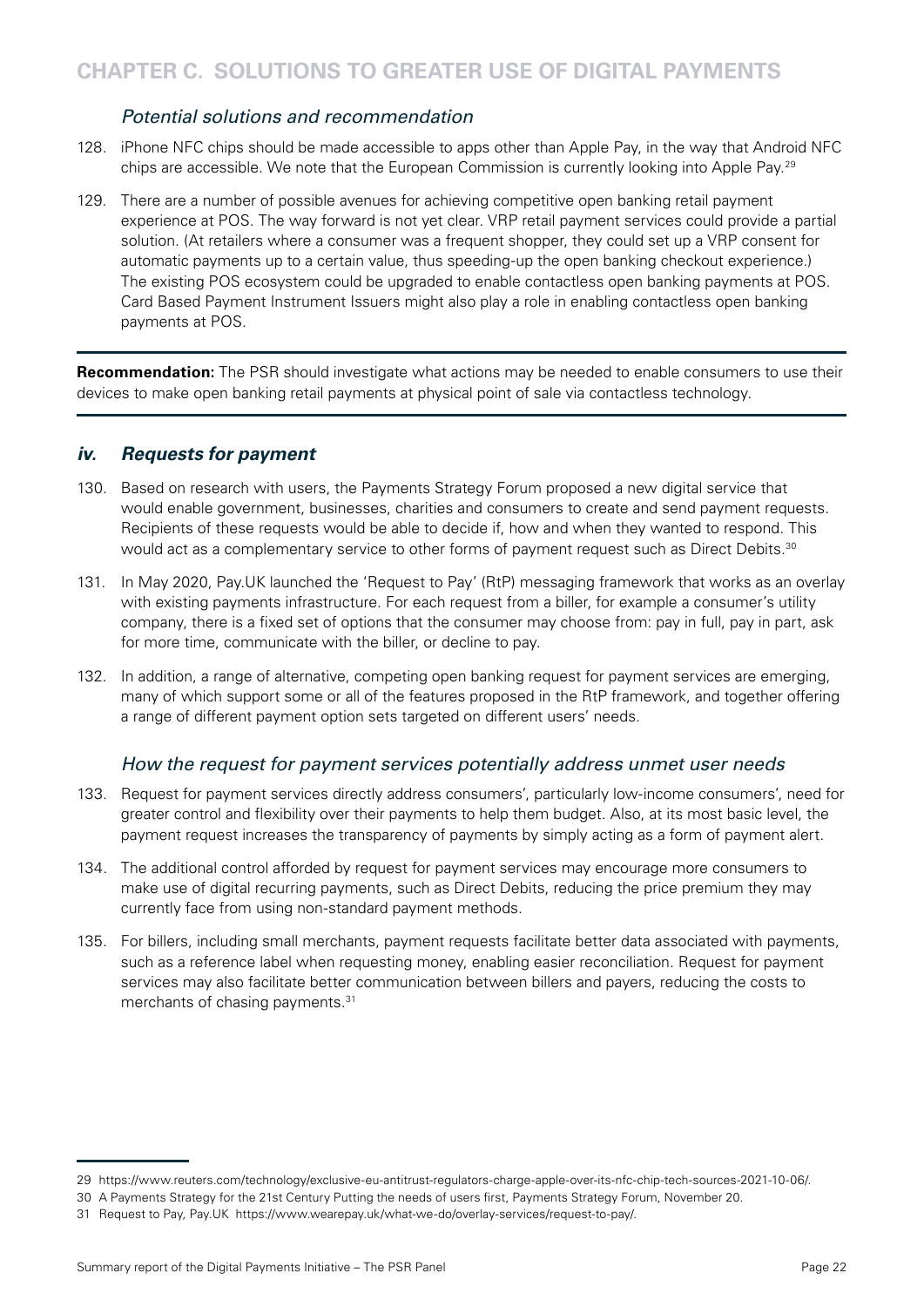# *Obstacles*

- 136. Take-up of the RtP messaging framework has been slow, and no bank or merchant has yet brought live services to the market based on it. An obstacle to implementing RtP is the need for co-ordinated and widespread take-up by banks and merchants. Unless a critical mass of banks implements the RtP messaging service in their mobile banking apps, merchants are not motivated to adopt it. Yet banks are reluctant to implement the service without strong evidence of merchant interest. Many merchants remain unaware of RtP.
- 137. The RtP framework's prescribed set of five options for payers is seen by some merchants as complex and unsuited to their needs. For example, while the part-payment option may be helpful to utilities, typically it is not what many other payees, such as retailers and insurers, need. (For example, partpayment of insurance premiums could mislead consumers into believing they were covered.)
- 138. The RtP framework also requires a more complex adoption and sign-up process for consumers than has proved necessary in alternative open banking-based solutions. Consumers need to register with a provider, be given a Payer ID, share that Payer ID with the merchant and actively consent to receiving requests before they may receive a request from a merchant.
- 139. Lack of consumer trust could also act as an obstacle to take-up of request for payment services in general. For example, in order to avoid scams, consumers have typically been urged not to respond to requests to 'click to make a payment'.

## *Potential solutions and conclusions*

- 140. One possible solution would be a regulatory requirement for banks to adopt the Pay.UK RtP framework. However, open banking has already enabled the introduction of functionally equivalent request for payment services that are being adopted and used by businesses and their customers. Given the emerging market in alternatives to RtP, which do not rely on banks to implement the RtP framework, it seems most important that obstacles to a competitive market in request for payment services are avoided. We expect take-up to be substantially driven by competing providers promoting their request for payment services. We do not therefore consider it would be appropriate to risk limiting market development by centrally mandating RtP.
- 141. Building consumers' trust in requests for payment is likely to be helped by trusted merchant brands adopting the services, by broadly consistent consumer experiences including consistent terminology across providers, and by addressing fraud risks (see sections B1 and C4). We are not persuaded that mandating the RtP standard, including its prescribed option set for payers, would be the right way to promote a consistent consumer experience.
- 142. We would like to see trusted brands, such as energy and water utilities, broadband, TV and mobile, begin to use request for payment services. This could help build trust in the payment type and have direct benefits for utility consumers who struggle with Direct Debits and for the utilities themselves by reducing the costs of failed payments. People on low or irregular incomes, who have hitherto avoided the inflexible monthly Direct Debits offered by utilities, may be encouraged to make more use of digital recurring payments.
- 143. The PSR could work with sectoral regulators, potentially through the UK Regulators Network, to raise awareness of request for payment services, in the context of sectoral regulators' responsibilities and objectives for protecting vulnerable consumers.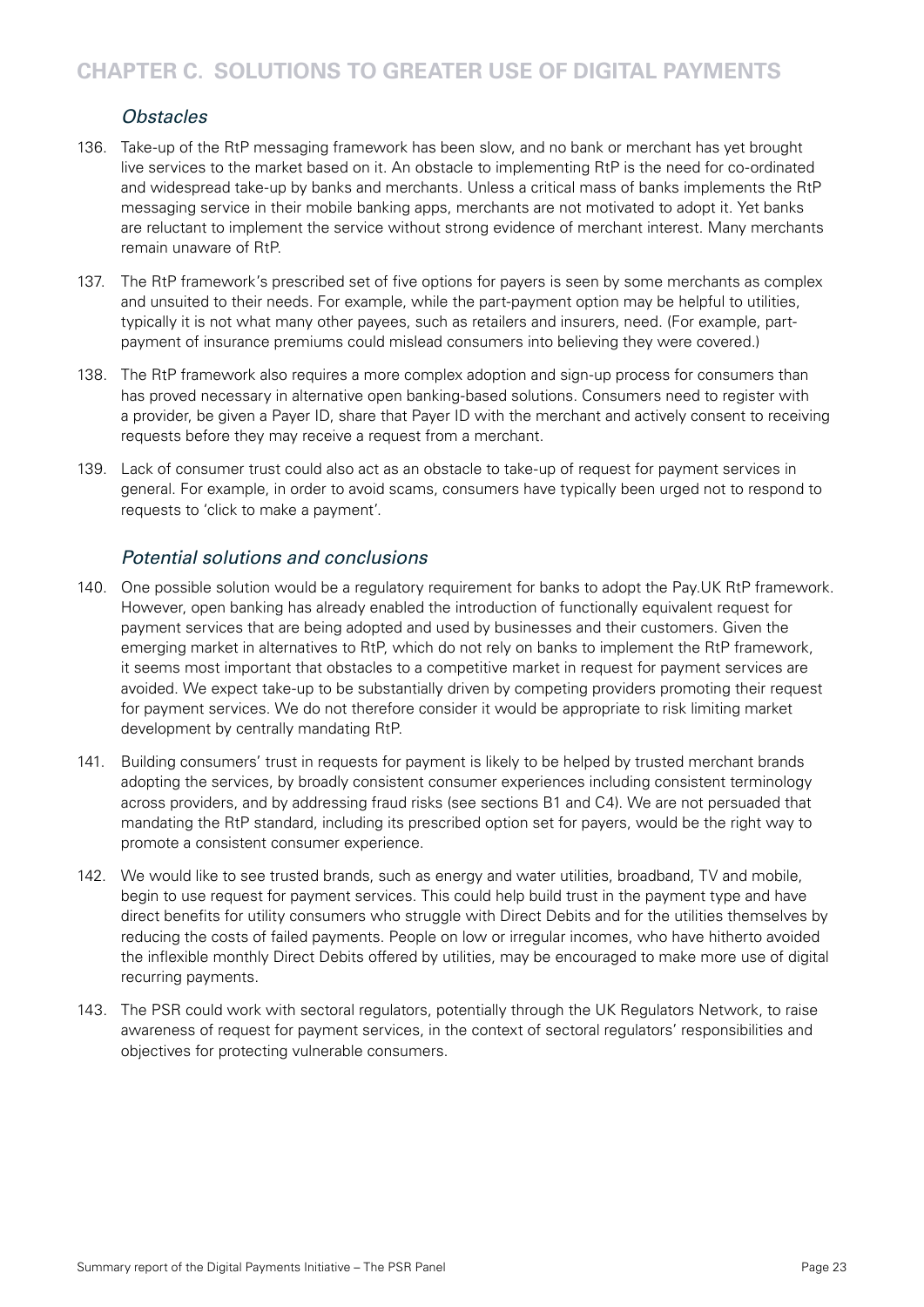## <span id="page-25-0"></span>**v. Paym**

144. Paym is a service that enables person-to-person transfers using an individual's mobile phone number as their identifier. Paym requires access to mobile banking, and therefore a smartphone, to send money. It is available in many banks' apps.

#### How Paym potentially addresses unmet user needs

145. Paym allows individuals to pay money conveniently without having to use cash, while avoiding the inconvenience and risks of keying-in and sharing bank account details. There is scope in principle for Paym to be used in consumer-to-business payments, for example where a small merchant does not have a card reader (although businesses may prefer to instead make requests for payments using open banking services).

## *Obstacles*

146. Paym was launched in 2014 but has failed to gain scale. We understand reasons for this may have included insufficient market-testing, lack of ubiquity of availability, limited promotion, inconsistent branding and operational features of the service, including friction in the user experience for new payment recipients.

## *Potential solutions and conclusions*

- 147. Since 2014, new options for person-to-person digital payments have become available, including using open banking payment functionality. We think there is now potential for alternative person-to-person payment options to successfully gain scale.
- 148. Paym provides lessons for how to enable future new payment services to gain scale more successfully. The Payment Strategy Forum<sup>32</sup> examined lessons from Paym and from other cases.
- 149. We considered whether making Paym's routing table, which connects Paym customers' bank account details with their mobile numbers, more widely available (via API) could support development of other services using mobile numbers as identifiers. We concluded however that the costs of this would not be justified by the likely benefits. The routing table has limited coverage due to lack of take-up of Paym, and there are potential risks, for example misdirected payments where people have changed mobile number and their old phone number has been reallocated.

# **3 Improving the consumer experience of existing recurring payment services**

- 150. Direct Debit is a long-standing and widely used service for billers, such as utilities, to pull fixed and variable amount regular payments from consumers, based on the Bacs payment system rails.
- 151. Continuous Payment Authority or 'card on file', enables a biller to pull variable amount payments on a recurring basis, based on card scheme rails.

## *Shortcomings in how these services address user needs*

152. Direct Debit and card on file payments do not typically suit consumers with low or irregular incomes, who may struggle to budget for regular monthly lump sum payments. These consumers may incur penalties for failed payments – or they may use cash (or push payments) instead. Section C2 discussed the potential for requests for payment and for VRP retail payment services to give consumers greater control over digital recurring payments.

<sup>32</sup> NPA Commercial Approach and Economic Models, Payments Strategy Forum, 2017.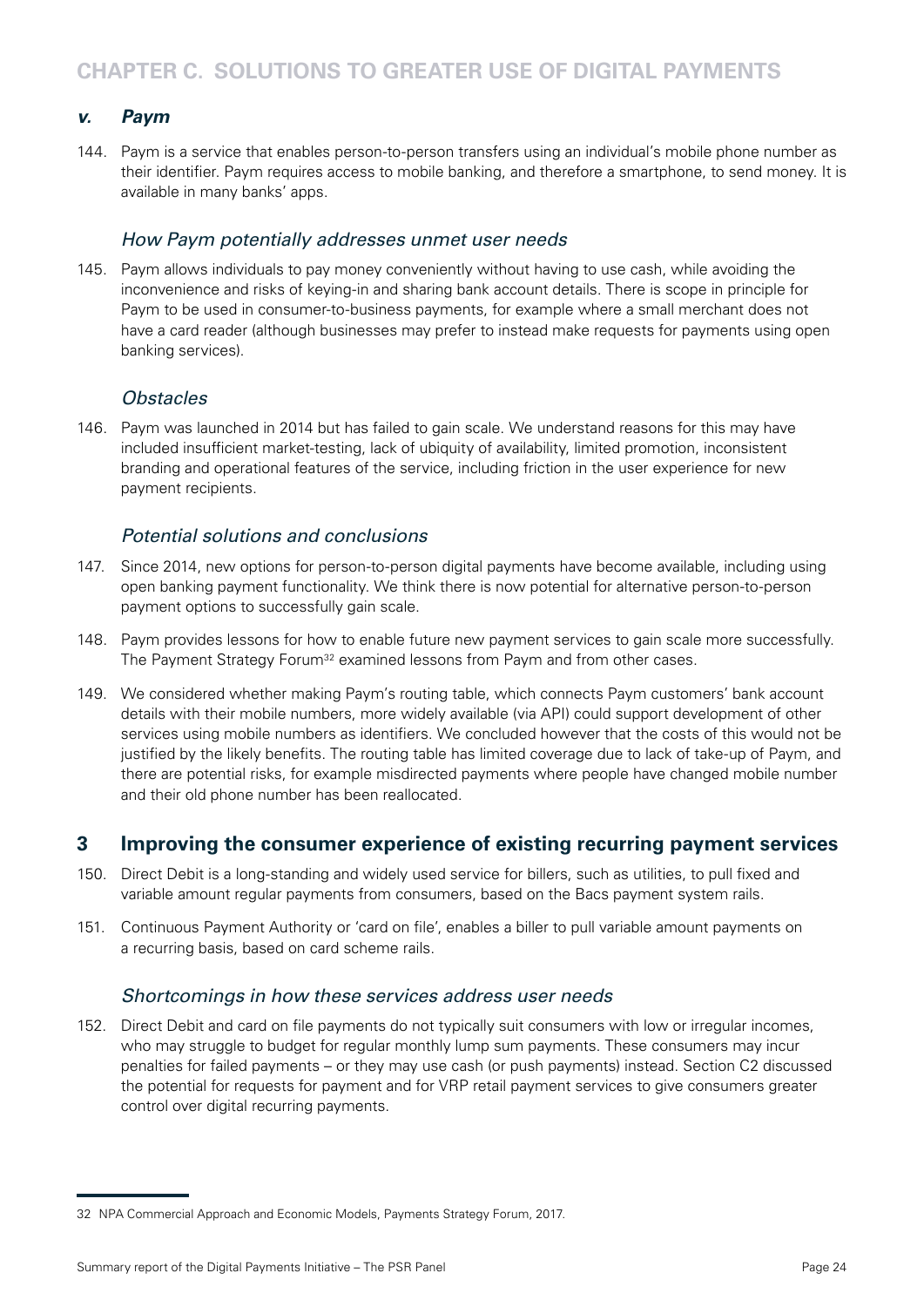# **CHAPTER C. SOLUTIONS TO GREATER USE OF DIGITAL PAYMENTS**

- 153. At the same time, Direct Debit and card on file payments work reasonably well for many consumers who value the automatic, seamless management of regular payments. Many consumers recognise and place value on the Direct Debit Guarantee. Direct Debit also works well for many billers, with a high success rate compared to other payment types, and it is cheaper for them than alternatives.
- 154. Direct Debit and card on file therefore seem likely to continue to play a role in the digital payments landscape, potentially alongside newer, improved recurring payment services. We therefore think it is worth considering the case for proportionate enhancements to these services that could address some of their shortcomings and/or enable the transition to new recurring payment types.
- 155. It can take up to two weeks to set up a Direct Debit mandate and collect the initial payment. Billers are therefore increasingly seeking parallel digital sign-ups for both Direct Debit and for open banking VRP so that an immediate initial payment can be made via open banking. The digital sign-up process for Direct Debit is unfortunately not up to date nor consistent with the open banking sign up, increasing friction. It broadly mimics the old paper instruction form, including asking for a bank branch address.
- 156. Many smaller merchants face barriers to accessing Direct Debits, including because a limited number of banks sponsor Direct Debit services to smaller merchants. A reason for this is that the Direct Debit Guarantee is 'unlimited in time and value'. If a merchant is unable to honour a claim under the Guarantee, their sponsoring bank must pay out, limiting banks' appetite for sponsoring smaller businesses at a price acceptable to those businesses.
- 157. Many consumers do not receive an alert from their bank ahead of each Direct Debit (though a few banks do now provide this service). Few, if any, card issuers make card on file subscriptions visible to the consumer until a payment has been collected. Consumers may therefore lack awareness of their recurring payments, miss opportunities to budget better for them and risk 'subscription traps'.

## Potential solutions and recommendation

- 158. There is a case for a modernised Direct Debit sign-up process, updated to good digital standards (including for mobile) and able to be offered in ways consistent with the open banking sign up. This could reduce friction, encourage more people to sign-up to recurring payments involving Direct Debit and help future transition to new recurring payment products. Better enabling parallel consumer consents for both Direct Debit and open banking payments could benefit billers and their customers, enabling the biller to switch between payment types according to the needs of the consumer. For example, if a consumer struggled with monthly lump sum payments, they could be offered an open banking request for payment service, while a consumer who preferred zero friction payments could remain on Direct Debit. Any investment in Direct Debit would need to be proportionate to the likely benefits and consider the likely longevity of Direct Debit in the context of emerging new services for making recurring payments.
- 159. There could be a case for limiting the Direct Debit Guarantee liability for smaller merchants, to reduce barriers to accessing Direct Debit. However, Bacs concluded<sup>33</sup> that imposing a time restriction on the Direct Debit Guarantee would involve a significant transfer of value from consumers to billers and their sponsor banks, and significant legal challenges would be likely to arise if such a change was attempted. We do not therefore recommend this and note that in future small merchants are likely to have an increasing choice of alternatives to Direct Debit for collecting recurring payments using VRP.
- 160. There could be a case for requiring alerts ahead of individual Direct Debit and card on file recurring payments. Banks are already required, following the CMA's retail banking investigation, to provide alerts before a customer enters overdraft, and some banks are already providing alerts ahead of individual recurring payments.

<sup>33</sup> Direct Debit Consultation outcomes, Bacs, 2017.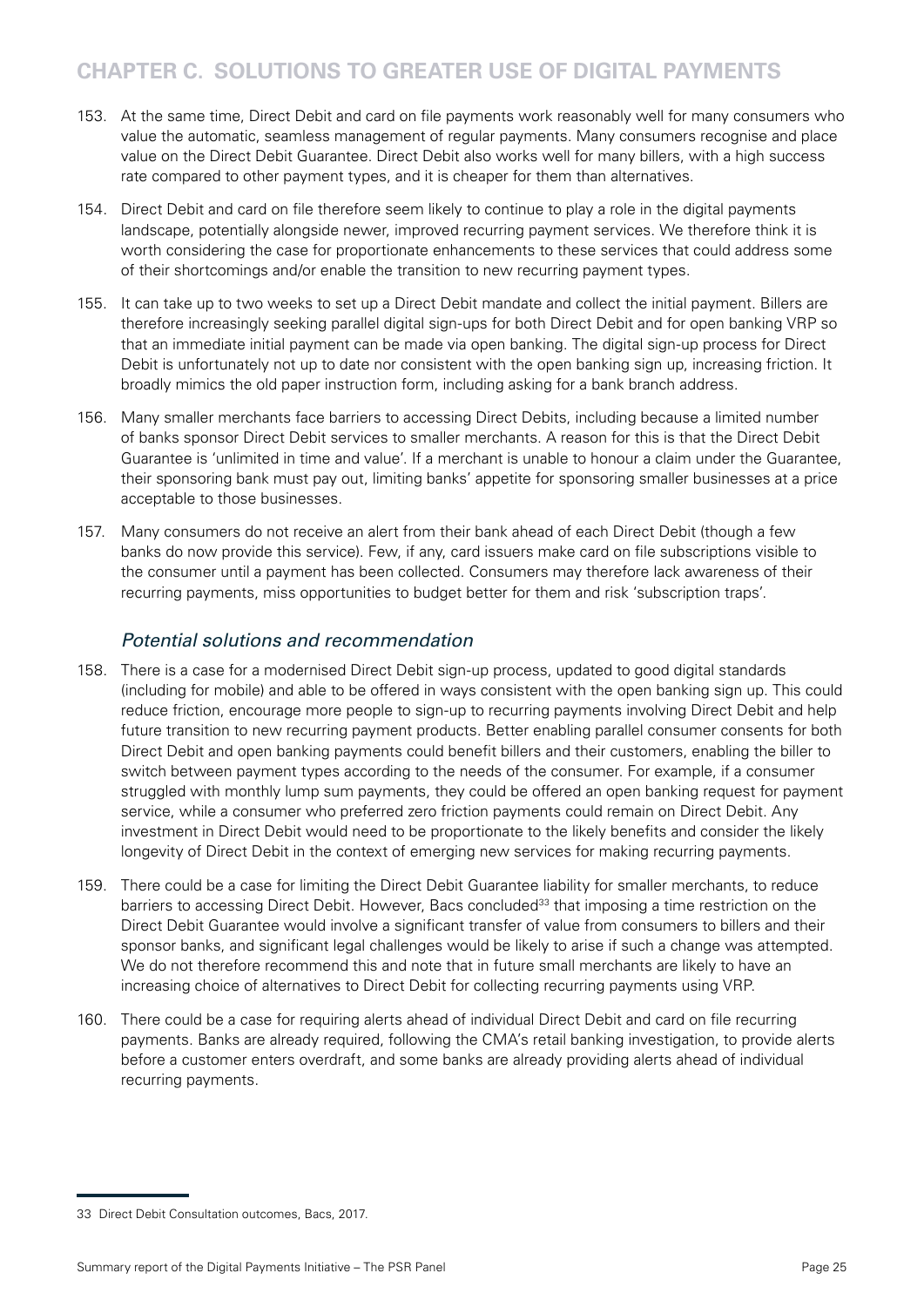<span id="page-27-0"></span>**Recommendation:** The PSR should the explore options to bring Direct Debit into the digital age.

- The PSR should explore whether there are proportionate steps the industry could take to update the Direct Debit sign-up process for improved compatibility with open banking payments sign up and to help future transition to new payment products.
- The PSR should consider, with the FCA, encouraging all banks to provide digital alerts ahead of Direct Debits, as this could improve digital adoption by making Direct Debit work better for those for whom it is a struggle today.

# **4 Increasing consumer trust by addressing fraud risks**

- 161. Consumers could be wary of the risk of fraud in new digital payment types, particularly, for example, when these involve messages with requests to make a payment. Reducing the risk of fraud would help increase consumer trust in – and therefore willingness to use – new digital payment services.
- 162. Open banking retail payments have the potential to limit the risk of fraud. The risk of misdirected payments and scams is reduced where the PISP, rather than the consumer, populates the payee's account details; information on banking credentials or card details is not shared with merchants; and the PISP may undertake due diligence on payees (in addition to that undertaken by the payee's bank). Open banking may engender trust by embedding a customer's own bank into the payment process, i.e., customers are redirected to their bank to authenticate payments.
- 163. There nevertheless remain risks, including that consumers make errors with the payment details (where a consumer populates them) or are tricked into paying a scammer via open banking payments. PISPs have yet to be fully integrated into arrangements for addressing fraud including dispute resolution mechanisms for allocating liability in open banking payments and the CRM Code for Authorised Push Payment scams (APP) scams.

# Potential solutions and recommendations

- 164. One way to further promote trust could be to implement and promote a centralised open banking payments 'Trustmark' standard. However, a Trustmark would need to gain familiarity with, and earn the trust of, users. It could also in principle be fraudulently copied by scammers. Existing trusted merchant brands and promotion of payments brands are likely to play key roles in building consumer trust in open banking retail payments. Competition between payment providers may lead to innovation in effective approaches to building consumer trust and a centralised Trustmark standard could stifle this. The market ought to be given time to develop ways to build the trust of consumers in open banking payments.
- 165. There need to be effective incentives on all the parties able to address the risks of fraud and scams including, where appropriate, on PISPs. Pay.UK and OBIE are progressing work on enabling Confirmation of Payee (CoP) to be brought into relevant PISP payment journeys, which we support. The Lending Standards Board has been exploring how to enable PISPs to join the voluntary Contingent Reimbursement Model Code for protecting consumers from Authorised Push Payment (APP) scams and reimbursing them for losses. The PSR has consulted on potential mandatory requirements on Faster Payments participants to reimburse consumer for APP scams.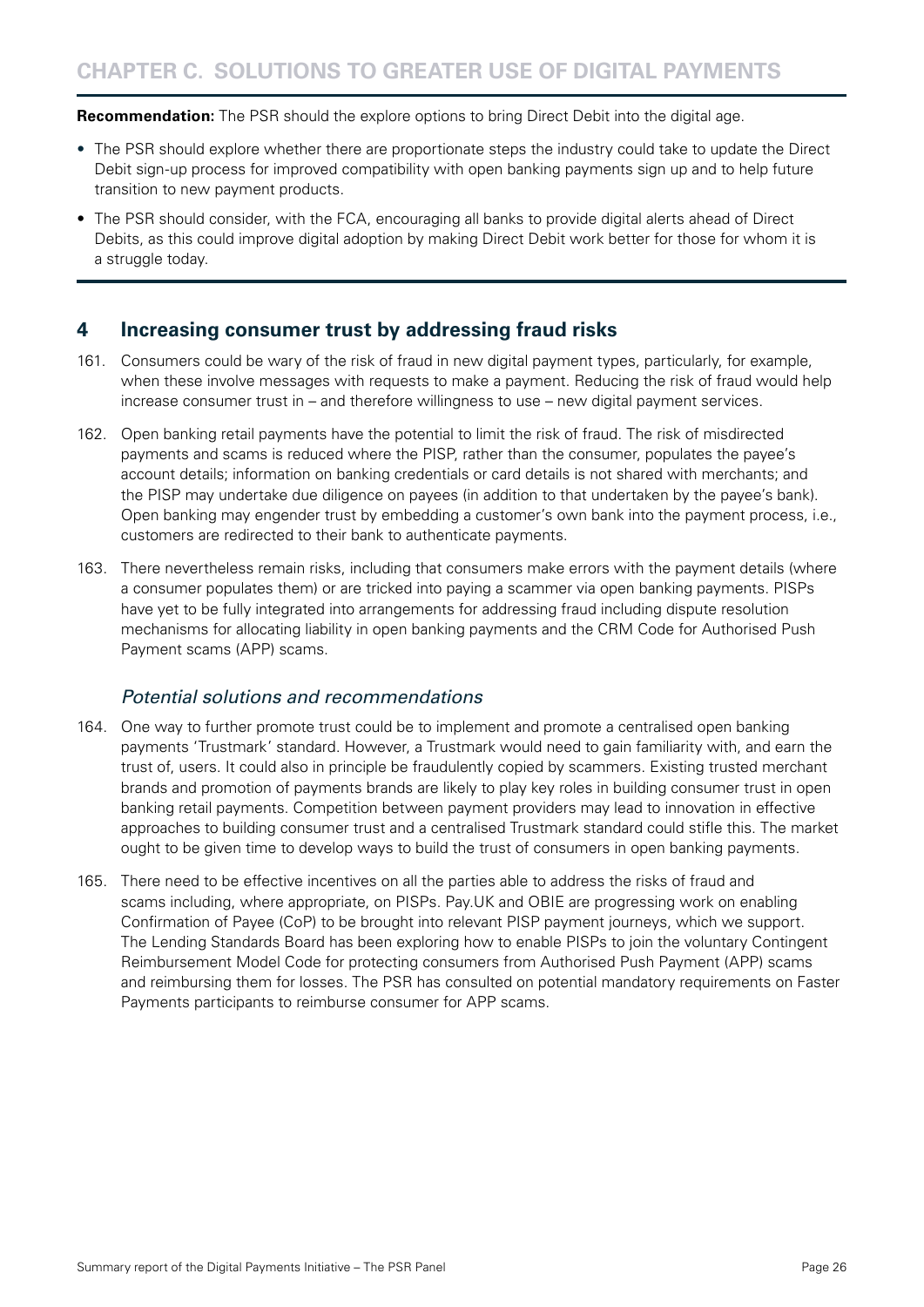<span id="page-28-0"></span>**Recommendation:** The PSR should help ensure effective incentives on PISPs to prevent fraud and scams:

- Completion of the Lending Standards Board's work to enable PISPs to join the Contingent Reimbursement Model (CRM) Code would enable PISPs to become subject to standards for protecting consumers from Authorised Push Payment (APP) scams and, where fault lies with them, to bear appropriate liability.
- The PSR's work on potential mandatory requirements that Faster Payments participants reimburse consumers for APP scam losses should ensure that, where fault lies with PISPs, they bear appropriate liability for reimbursement.
- The PSR should ensure effective dispute resolution arrangements for operationalising the appropriate allocation of liability for fraud or scam losses in open banking payments.
- ASPSPs' policies on transaction limits and blocking should be responsive to the effectiveness of an individual PISP's processes for reducing fraud risk, e.g., populating payee fields or undertaking effective due diligence on payees.

# **5 Incentivising performance of open banking interfaces adequate for retail payment use cases**

- 166. For open banking payment services to compete successfully in a retail context, they need to be highly reliable. Reliability depends in part on the performance and availability of ASPSPs' APIs, on which open banking services rely.
- 167. The principle of parity, under the PSRs 2017, requires ASPSPs to ensure that their APIs offer at all times the same level of availability and performance to PISPs as their best-performing direct customer interfaces, e.g., banking apps. OBIE, noting that parity with a poorly performing direct customer interface could still lead to a poor open banking experience, went further, and established the 'OBIE Recommended Benchmark' for well-performing open banking APIs.<sup>34</sup>
- 168. The performance of some banks has not always met benchmarks for well-performing open banking APIs, in terms of availability and successful consents <sup>35</sup>, making it harder for open banking payment services in turn to provide well-performing services. OBIE collates data<sup>36</sup> on reliability and performance and has been undertaking work on the root causes of unreliability. Most recently we note that overall performance levels have improved.
- 169. The standards for reliability required for the success of new retail payment use cases for open banking is likely to be higher than for some other use cases.

## *Potential solutions and recommendation*

170. Effective application of sanctions for poor reliability of APIs would incentivise performance. The FCA has relevant powers of supervision and enforcement over all banks. The CMA could also penalise CMA9 banks if they were deemed not to have complied with the CMA Order. However, enforcement action by regulators is a somewhat nuclear option, that would likely be applied only in the most sustained and egregious cases of poor performance. Lesser instances of inadequate reliability and performance could undermine the competitiveness of open banking retail payments.

<sup>34</sup> The Operational Guidelines, Open Banking Ltd, v. 3.1.9 https://standards.openbanking.org.uk/operational-guidelines/availability-andperformance/key-indicators-for-availability-and-performance/latest/.

<sup>35</sup> PISPs may also sometimes be responsible for unsuccessful consents.

<sup>36</sup> https://www.openbanking.org.uk/api-performance/.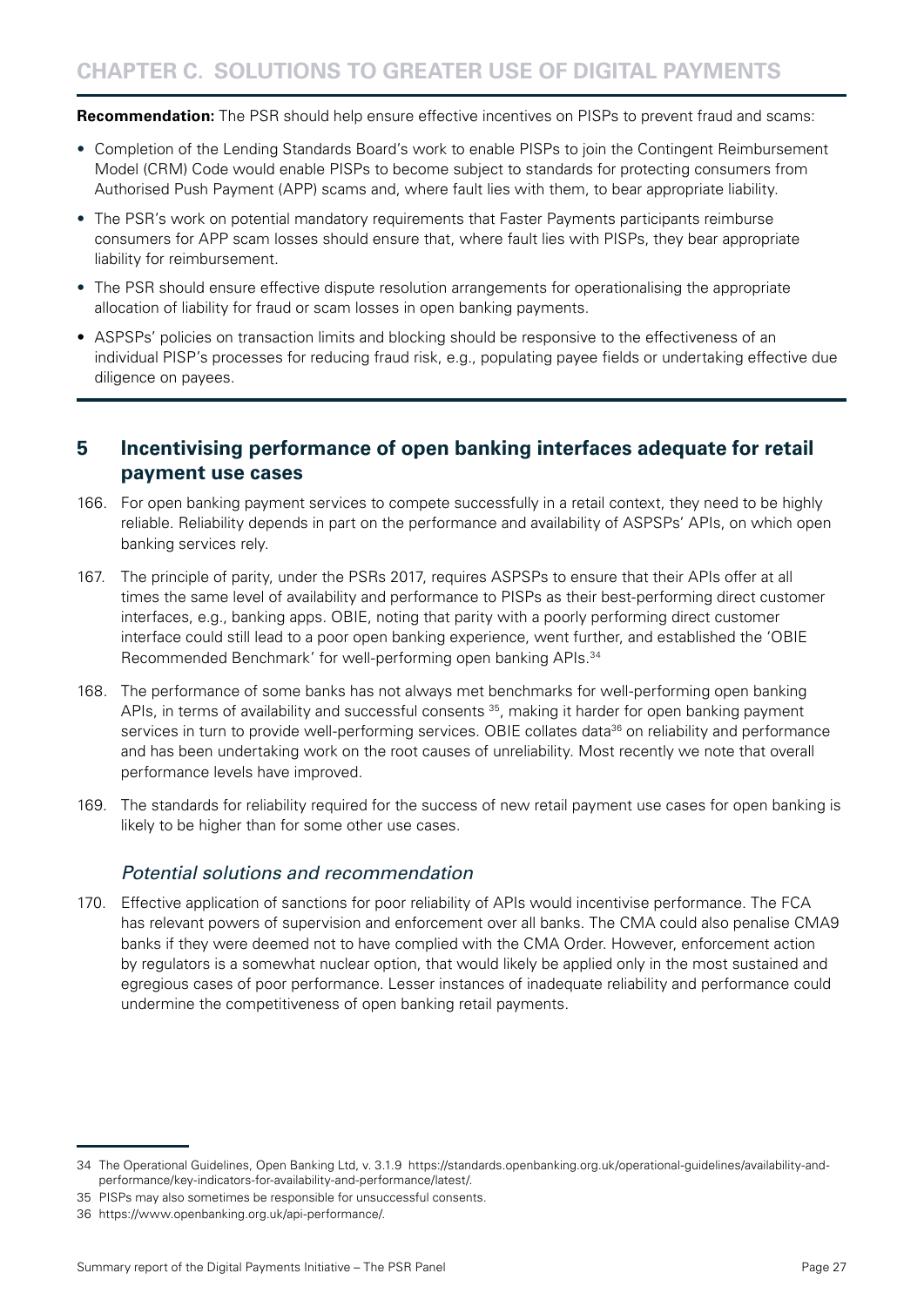# <span id="page-29-0"></span>**CHAPTER C. SOLUTIONS TO GREATER USE OF DIGITAL PAYMENTS**

- 171. In other regulated sectors, there are examples of virtually automatic financial and reputational incentives for instances of poor service performance. For example, rail operators and Network Rail are liable to compensate other rail operators affected by their performance shortcomings.37 Utility regulators also typically put in place financial and/or reputational incentives related to utilities' performance.
- 172. Financial and reputational disincentives could be considered for inadequate performance open banking APIs.<sup>38</sup> It would be important that they did not enable banks simply to pay to deliver poor performance as a cost of business. So, any disincentive mechanism should not have the effect of reducing the likelihood of regulatory enforcement action for a given level of performance.

**Recommendation:** The PSR, with the FCA, should consider how to ensure that the performance and reliability of technical infrastructure supporting open banking account-to-account payment services, including APIs, is maintained at the level needed for competitive retail use cases, including looking at standards and incentives.

# **6 Enabling the use of digital identity within digital payment services**

- 173. Open banking provides a secure framework, based on APIs, which allows consumers to digitally authenticate themselves to share banking data or make a payment. There is potential for businesses to use the open banking framework to build additional value-added services, for example allowing consumers to share wider digital identity attributes with merchants. This could enable seamless transaction experiences such as a consumer being able to prove eligibility for a service, by validating their age or address, and making payment for the service, in a single digital step. There are successful international examples, such as BankID in Sweden and NemID in Denmark, of common digital authentication for accessing both banking and public services.<sup>39</sup>
- 174. This would benefit both consumers and merchants, by providing greater convenience and by reducing opportunities for identity theft and fraud.40 Combining open banking payments with wider identity authentication services would enhance the consumer experience, potentially encouraging take-up of digital payments and helping open banking payments compete with cards.

## *Potential solutions and recommendation*

- 175. The Government has recently consulted on proposals to support the market in developing digital identity services, including proposals for a Trustmark framework with standards for privacy, security, inclusivity and interoperability. The Government has said there need to be agreed technical and operating standards to define what good quality digital identity products look like.<sup>41</sup>
- 176. The Government's framework for digital identity needs to be compatible with open banking. Inappropriate standards could limit the ability of open banking-based digital identity services to provide the sort of ubiquitous experience that consumers and merchants value.

**Recommendation:** The PSR should engage with the Government on the development of digital identity standards to ensure that open banking capabilities can be used to implement digital IDs in transactions.

<sup>37</sup> Under the 'Schedules 8' train performance regime.

<sup>38</sup> https://www.openbanking.org.uk/wp-content/uploads/2021/04/Consumer-Priorities-for-Open-Banking-report-June-2019.pdf (page 40).

<sup>39</sup> Digital identity in the post-COVID era – how Open Banking can help, Accenture, Dec 2020.

<sup>40</sup> As with any digital ID data, the consumer would be consenting for their data to be shared and potentially passed on, and appropriate safeguards would need to be in place.

<sup>41</sup> Digital identity and attributes consultation, DCMS, July 2021.